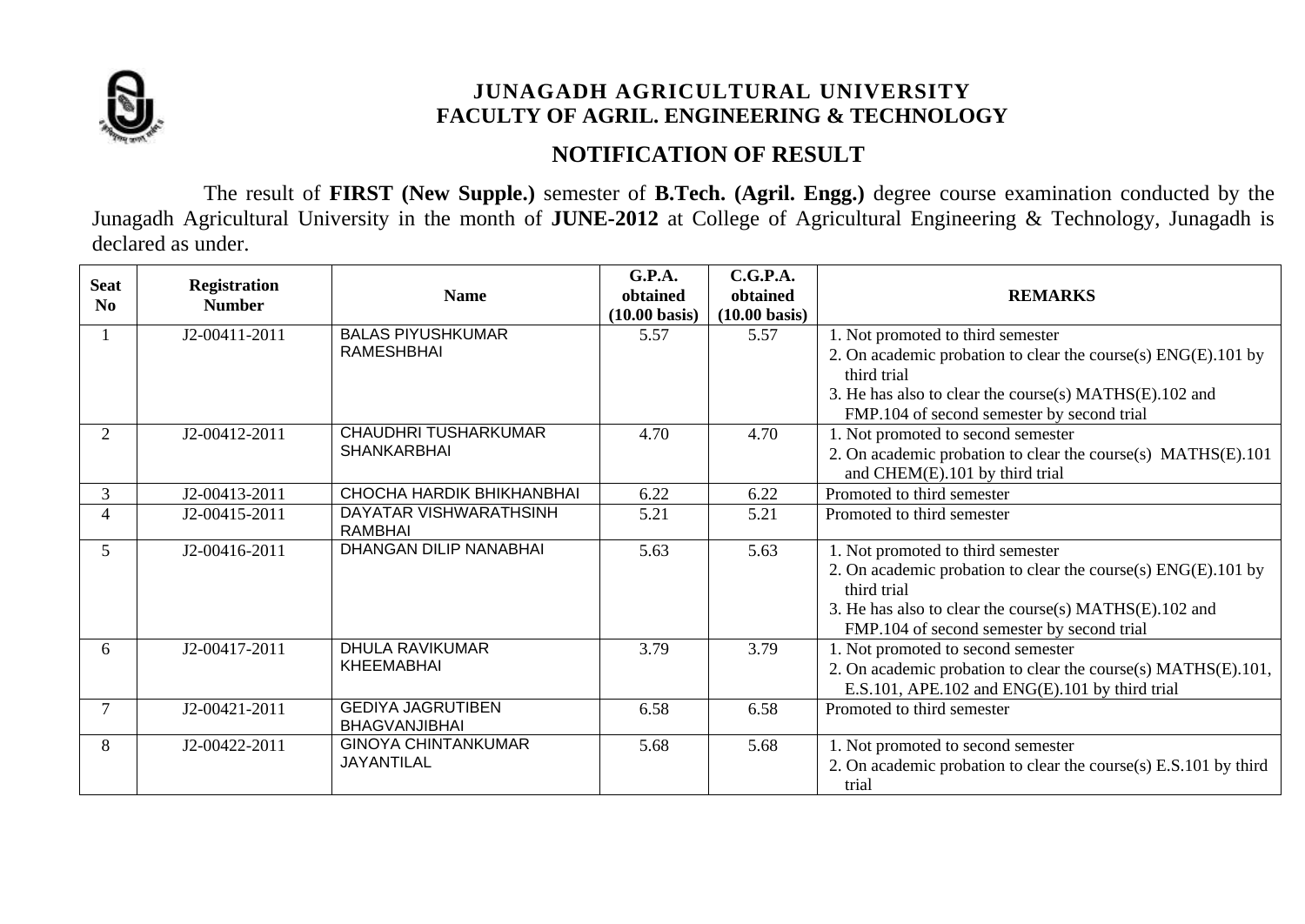| 9               | J2-00424-2011 | <b>GOHIL DHARMESH BHIKHUBHAI</b>             | 5.49 | 5.49 | 1. Not promoted to third semester<br>2. On academic probation to clear the course(s) CHEM(E).101<br>by third trial<br>3. He has also to clear the course(s) MATHS(E).102,<br>AGRI(E).102, FMP.102, FMP.104 and FMP.106 of second<br>semester by second trial                                                                             |
|-----------------|---------------|----------------------------------------------|------|------|------------------------------------------------------------------------------------------------------------------------------------------------------------------------------------------------------------------------------------------------------------------------------------------------------------------------------------------|
| 10              | J2-00425-2011 | HIRAPARA JASMINKUMAR<br><b>CHANDUBHAI</b>    | 4.43 | 4.43 | 1. Not promoted to third semester<br>2. On academic probation to clear the course(s) RE.101,<br>FMP.103 and ENG(E).101 by third trial<br>3. He has also to repeat the course(s) MATHS(E).102, APE.102,<br>RE.102, AGRI(E).102, FMP.102, FMP.104, FMP.106 & PE-<br>102 of second semester by second trial as and when same are<br>offered |
| 11              | J2-00426-2011 | HIRPARA NEHA JAYANTILAL                      | 6.73 | 6.73 | Promoted to third semester                                                                                                                                                                                                                                                                                                               |
| $\overline{12}$ | J2-00428-2011 | JETHAVA VIPUL RASIKBHAI                      | 4.88 | 4.88 | 1. Not promoted to third semester<br>2. On academic probation to clear the course(s) E.S.101 and<br>$ENG(E)$ .101 by third trial<br>3. He has also to clear the course(s) MATHS(E).102, APE.102,<br>AGRI(E).102, FMP.102, FMP.104 and FMP.106 of second<br>semester by second trial                                                      |
| 13              | J2-00430-2011 | KABARIYA NAVAL MUKESHBHAI                    | 5.94 | 5.94 | Promoted to third semester                                                                                                                                                                                                                                                                                                               |
| $\overline{14}$ | J2-00433-2011 | KANAZARIYA SANDIPKUMAR<br><b>RAMESHBHAI</b>  | 5.88 | 5.88 | 1. Not promoted to third semester<br>2. On academic probation to clear the course(s) ENG(E).101 by<br>third trial<br>3. He has also to clear the course(s) MATHS(E).102 of second<br>semester by second trial                                                                                                                            |
| 15              | J2-00435-2011 | KATARA JIGNESH RAMESHBHAI                    | 3.20 | 3.20 | 1. Not promoted to second semester<br>2. On academic probation to clear the course(s) MATHS(E).101,<br>PHY(E).101, CHEM(E).101, RE.101, E.S.101, APE.102 and<br>$ENG(E)$ .101 by third trial                                                                                                                                             |
| 16              | J2-00436-2011 | <b>KAVAR RAHULKUMAR</b><br><b>SURESHBHAI</b> | 6.07 | 6.07 | 1. Not promoted to third semester<br>2. On academic probation to clear the course(s) E.S.101 by third<br>trial<br>3. He has also to clear the course(s) MATHS(E).102 and<br>FMP.104 of second semester by second trial                                                                                                                   |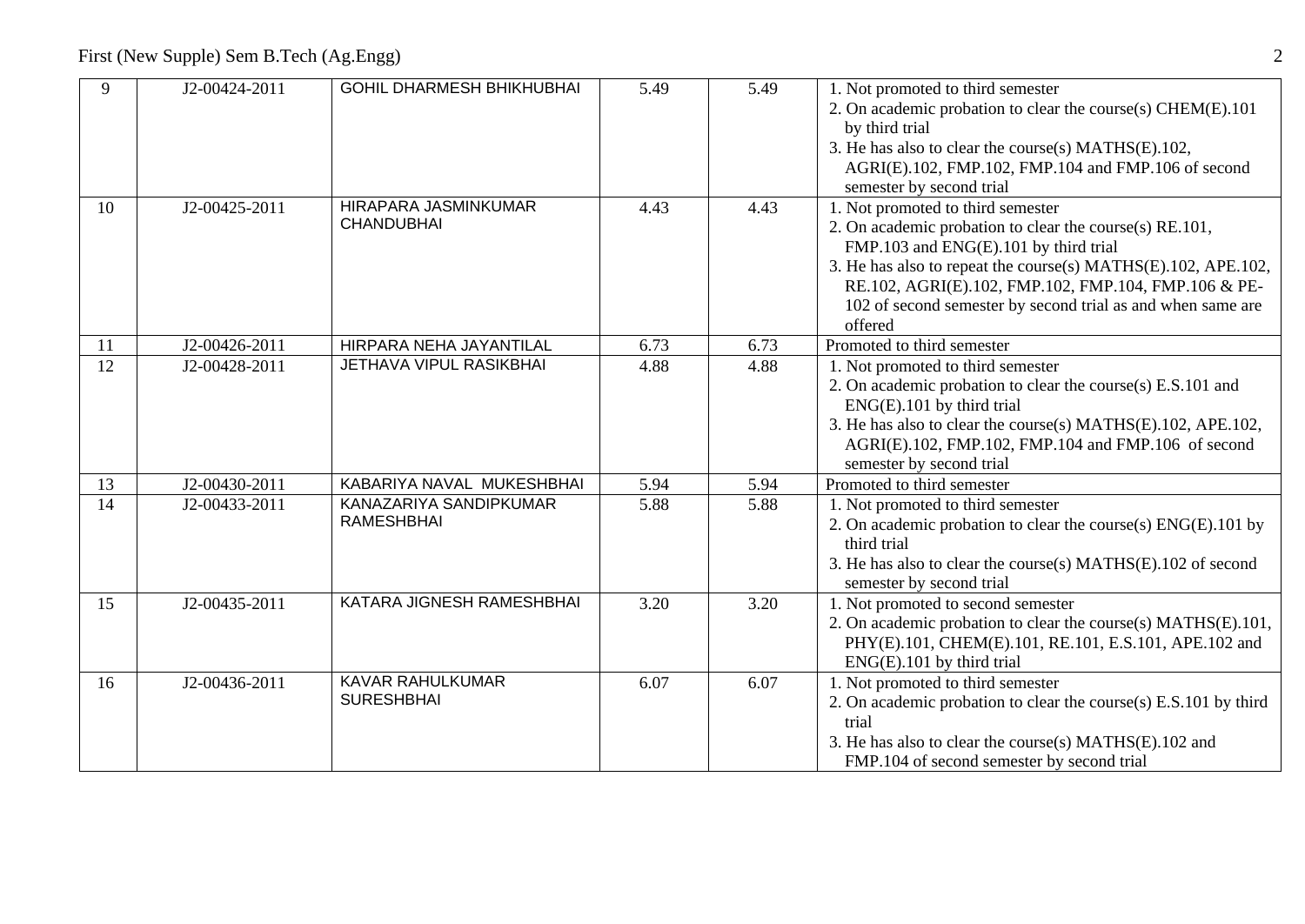First (New Supple) Sem B.Tech (Ag.Engg) 3

| 17              | J2-00437-2011 | <b>KELAIYA RAJKUMAR</b><br>MAHENDRAKUMAR       | 3.88 | 3.88 | 1. Not promoted to second semester<br>2. On academic probation to clear the course(s) MATHS(E).101,<br>PHY(E).101, CHEM(E).101, E.S.101 and ENG(E).101 by<br>third trial                                                                        |
|-----------------|---------------|------------------------------------------------|------|------|-------------------------------------------------------------------------------------------------------------------------------------------------------------------------------------------------------------------------------------------------|
| 18              | J2-00438-2011 | KHODIFAD BHARGAVBHAI<br><b>CHITHARBHAI</b>     | 6.11 | 6.11 | Promoted to third semester                                                                                                                                                                                                                      |
| 19              | J2-00440-2011 | <b>KUMBHANI DINAL</b><br><b>HARSUKHBHAI</b>    | 5.13 | 5.13 | 1. Not promoted to third semester<br>2. On academic probation to clear the course(s) E.S.101 by third<br>trial<br>3. He has also to clear the course(s) MATHS(E).102,<br>AGRI(E).102 and FMP.104 of second semester by second<br>trial          |
| 20              | J2-00442-2011 | MANAVDARIYA NIKHILKUMAR<br><b>HARASUKHBHAI</b> | 4.24 | 4.24 | 1. Not promoted to second semester<br>2. On academic probation to clear the course(s) MATHS(E).101,<br>E.S.101, APE.102 and ENG(E).101 by third trial                                                                                           |
| 21              | J2-00443-2011 | MARVANIYA SHAILESHKUMAR<br><b>BHAILAL</b>      | 5.73 | 5.73 | Promoted to third semester                                                                                                                                                                                                                      |
| 22              | J2-00445-2011 | <b>MAYATRA JAYESHBHAI</b><br><b>VINUBHAI</b>   | 2.99 | 2.99 | 1. Not promoted to second semester<br>2. On academic probation to clear the course(s) MATHS(E).101,<br>PHY(E).101, CHEM(E).101, FMP.103, E.S.101, APE.102<br>and ENG(E).101 by third trial                                                      |
| 23              | J2-00446-2011 | NAGHERA AJAYKUMAR<br><b>KHIMABHAI</b>          | 6.80 | 6.80 | Promoted to third semester                                                                                                                                                                                                                      |
| 24              | J2-00447-2011 | PAGHADAR MAHESHKUMAR<br><b>VINODRAY</b>        | 5.55 | 5.55 | 1. Not promoted to third semester<br>2. On academic probation to clear the course(s) E.S.101 by third<br>trial<br>3. He has also to clear the course(s) MATHS(E).102, APE.102,<br>AGRI(E).102 and FMP.104 of second semester by second<br>trial |
| 25              | J2-00449-2011 | <b>PATEL ADITYAKUMAR</b><br><b>MANORBHAI</b>   | 5.57 | 5.57 | 1. Not promoted to third semester<br>2. On academic probation to clear the course(s) E.S.101 by third<br>trial<br>3. He has also to clear the course(s) AGRI(E).102, FMP.102 and<br>FMP.106 of second semester by second trial                  |
| 26              | J2-00450-2011 | <b>PATEL FENILKUMAR</b><br><b>RAJESHBHAI</b>   | 5.53 | 5.53 | Promoted to third semester                                                                                                                                                                                                                      |
| 27              | J2-00452-2011 | PITHIYA NEHAL BHARATBHAI                       | 5.96 | 5.96 | Promoted to third semester                                                                                                                                                                                                                      |
| $\overline{28}$ | J2-00457-2011 | RAIYANI NIKUNJ BHARATBHAI                      | 6.47 | 6.47 | Promoted to third semester                                                                                                                                                                                                                      |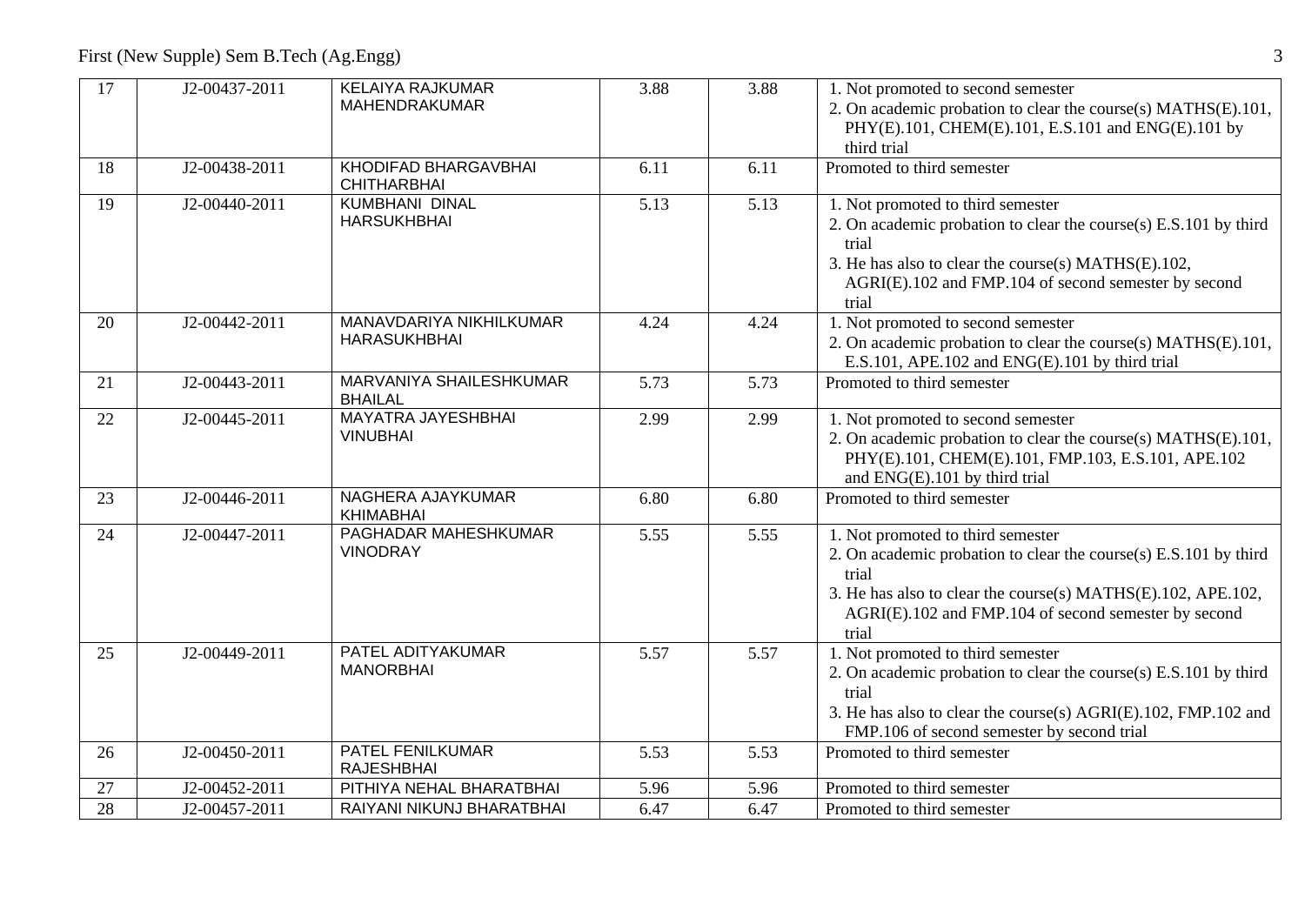First (New Supple) Sem B.Tech (Ag.Engg) 4

| 29              | J2-00461-2011 | <b>RAMU RAMESHKUMAR</b><br><b>MANUBHAI</b>        | 2.55 | 2.55 | 1. Not promoted to second semester<br>2. On academic probation to clear the course(s) MATHS(E).101,<br>PHY(E).101, CHEM(E).101, RE.101, FMP.103, E.S.101,<br>APE.102 and ENG(E).101 by third trial                          |
|-----------------|---------------|---------------------------------------------------|------|------|-----------------------------------------------------------------------------------------------------------------------------------------------------------------------------------------------------------------------------|
| 30              | J2-00462-2011 | RATHOD HARPALSINH<br><b>BALWANTSINH</b>           | 5.35 | 5.35 | 1. Not promoted to third semester<br>2. On academic probation to clear the course(s) MATHS(E).101<br>by third trial<br>3. He has also to clear the course(s) MATHS(E).102 and<br>FMP.104 of second semester by second trial |
| 31              | J2-00463-2011 | RAVALIYA BHARGAVKUMAR<br><b>GOVINDBHAI</b>        | 3.87 | 3.87 | 1. Not promoted to second semester<br>2. On academic probation to clear the course(s) MATHS(E).101,<br>E.S.101, APE.102 and ENG(E).101 by third trial                                                                       |
| 32              | J2-00465-2011 | SAKHIYA PRATIK RAKESHBHAI                         | 4.79 | 4.79 | 1. Not promoted to second semester<br>2. On academic probation to clear the course(s) FMP.103 and<br>E.S.101 by third trial                                                                                                 |
| 33              | J2-00467-2011 | <b>SANGANI GAURAVKUMAR</b><br><b>GORADHANBHAI</b> | 5.90 | 5.90 | Promoted to third semester                                                                                                                                                                                                  |
| 34              | J2-00470-2011 | <b>SATASIYA DISHABEN</b><br><b>HARSUKHBHAI</b>    | 5.83 | 5.83 | Promoted to third semester                                                                                                                                                                                                  |
| 35              | J2-00471-2011 | SAVALIA BHARGAV JAYANTILAL                        | 5.40 | 5.40 | Promoted to third semester                                                                                                                                                                                                  |
| $\overline{36}$ | J2-00475-2011 | SHEKHADA RAMNIK DHANJIBHAI                        | 0.24 | 0.24 | 1. Not promoted to second semester<br>2. On academic probation to clear the course(s) MATHS(E).101,<br>PHY(E).101, CHEM(E).101, RE.101, FMP.103, E.S.101,<br>APE.102 and ENG(E).101 by third trial                          |
| 37              | J2-00477-2011 | SONDARVA GAUTAM<br><b>RAMESHBHAI</b>              | 5.30 | 5.30 | 1. Not promoted to third semester<br>2. On academic probation to clear the course(s) ENG(E).101 by<br>third trial<br>3. He has also to clear the course(s) MATHS(E).102 and<br>FMP.104 of second semester by second trial   |
| 38              | J2-00478-2011 | SORATHIYA MAHENDRAKUMAR<br><b>RAMESH</b>          | 5.34 | 5.34 | 1. Not promoted to third semester<br>2. On academic probation to clear the course(s) ENG(E).101 by<br>third trial<br>3. He has also to clear the course(s) MATHS(E).102 and<br>FMP.104 of second semester by second trial   |
| 39              | J2-00479-2011 | SUTARIYA PUNIT JENTILAL                           | 4.90 | 4.90 | 1. Not promoted to second semester<br>2. On academic probation to clear the course(s) MATHS(E).101,<br>E.S.101, APE.102 and ENG(E).101 by third trial                                                                       |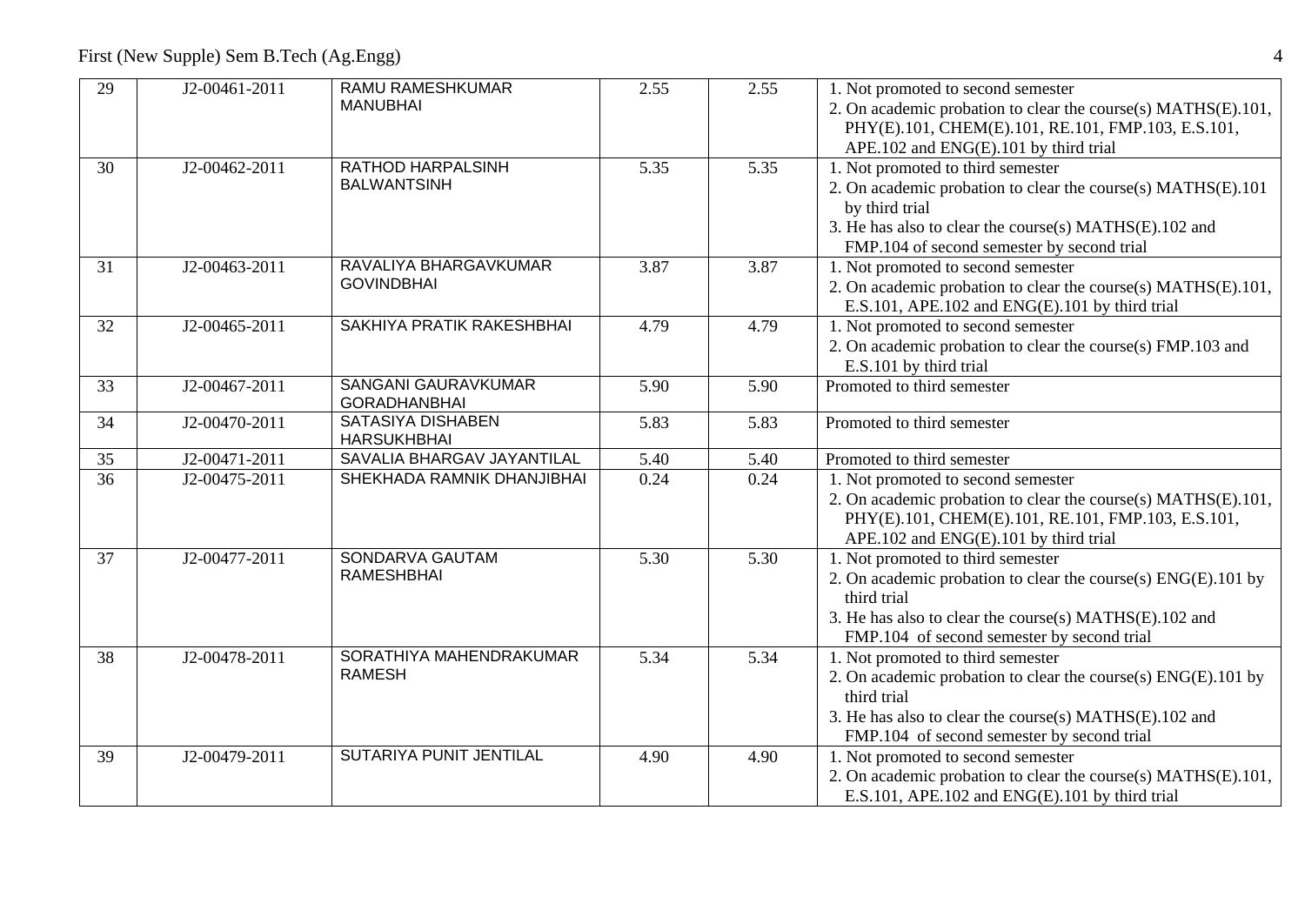| 40 | J2-00480-2011 | TADHA YATINKUMAR BABUBHAI        | 3.40 | 3.40 | 1. Not promoted to second semester<br>2. On academic probation to clear the course(s) MATHS(E).101,<br>CHEM(E).101, FMP.103, E.S.101, APE.102 and ENG(E).101                                                                                             |
|----|---------------|----------------------------------|------|------|----------------------------------------------------------------------------------------------------------------------------------------------------------------------------------------------------------------------------------------------------------|
| 41 | J2-00486-2011 | <b>VORA DASHRATH SURESHBHAI</b>  | 5.38 | 5.38 | by third trial<br>1. Not promoted to third semester<br>2. On academic probation to clear the course(s)<br>$E.S.101, ENG(E).101$ , by third trial<br>3. He has also to clear the course(s) MATHS(E).102 and<br>FMP.104 of second semester by second trial |
| 42 | J2-00331-2010 | <b>BHATU DIVYESH BHAYABHAI</b>   | 5.47 | 5.47 | 1. Not promoted to third semester<br>2. He has to clear the course(s) MATHS(E).102 and APE.102 of<br>second semester by fourth & final trial                                                                                                             |
| 43 | J2-00343-2010 | DOBARIYA KISHAN MAGANLAL         | 5.44 | 5.44 | Discontinued from Uni. Enrolment due to failure to clear<br>the course $ENG(E)$ .101 by fifth special trial                                                                                                                                              |
| 44 | J2-00377-2010 | PATEL JAYMINKUMAR<br>HASMUKHBHAI | 5.06 | 5.06 | 1. Not promoted to second semester<br>2. Discontinued from Uni. Enrolment due to failure to clear<br>the course MATHS(E).101 and FMP.103 by fourth & final<br>trial                                                                                      |

No. JAU / REG / EXAM / T-3 / 5548-50 /2012 **REGISTRAR** Date : 03/09/2012.

### **Copy f.w.cs. to :**

1. The Principal, College of Agril. Engg. & Tech., JAU, Junagadh (5 copies).

2. The Director of Students' Welfare, JAU, Junagadh. 3. Table- 4 of this branch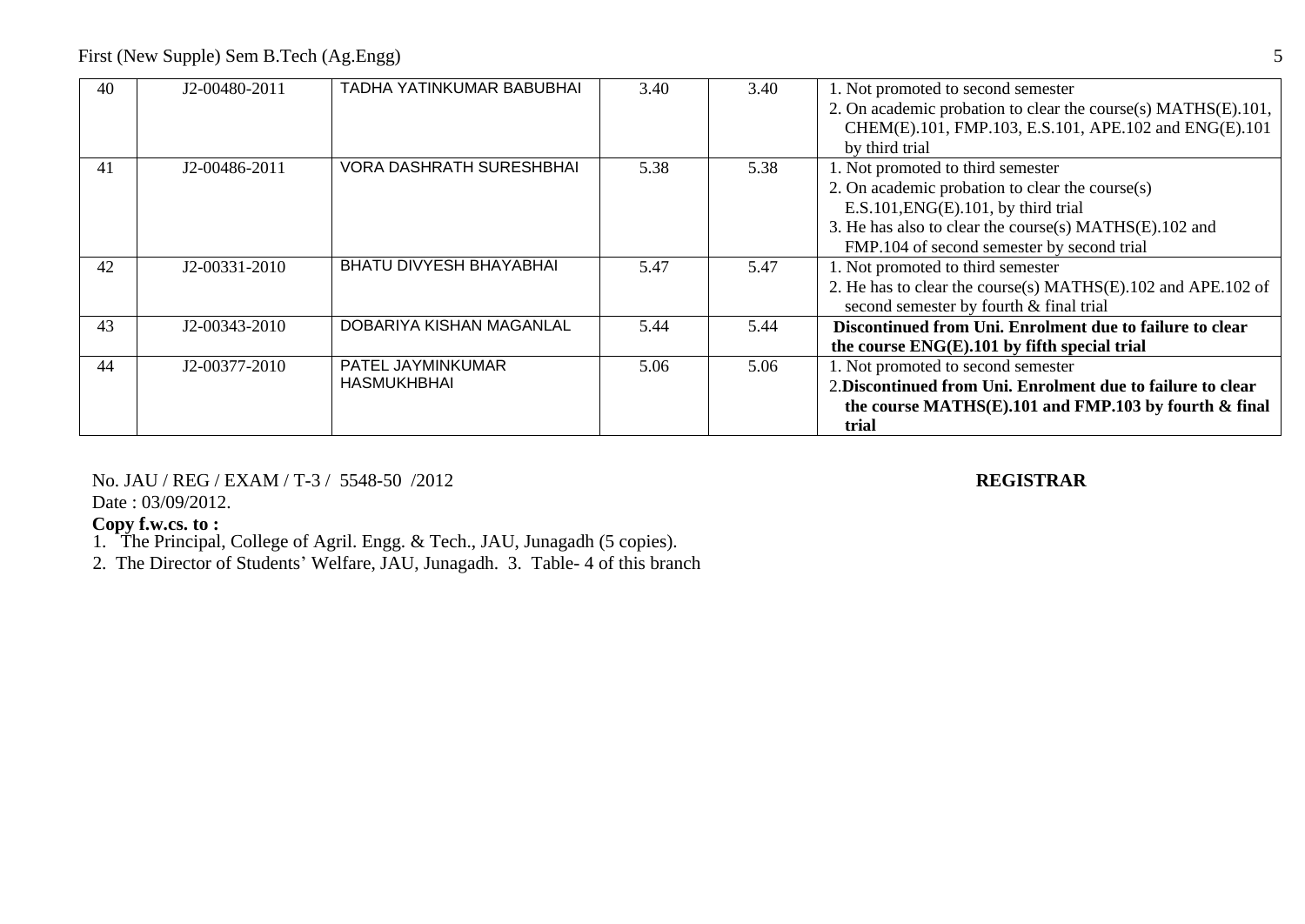

# **JUNAGADH AGRICULTURAL UNIVERSITY FACULTY OF AGRIL. ENGINEERING & TECHNOLOGY NOTIFICATION OF RESULT**

The result of **SECOND (New Regular)** semester of **B.Tech. (Agril. Engg.)** degree course examination conducted by the Junagadh Agricultural University in the month of **JUNE-2012** at College of Agricultural Engineering & Technology, Junagadh is declared as under.

| <b>Seat</b><br>No. | <b>Registration</b><br><b>Number</b> | <b>Name</b>                                               | <b>G.P.A.</b><br>obtained<br>(10.00)<br>basis) | C.G.P.A.<br>obtained<br>$(10.00 \text{ basis})$ | <b>REMARKS</b>                                                                                                                                                                                                               |
|--------------------|--------------------------------------|-----------------------------------------------------------|------------------------------------------------|-------------------------------------------------|------------------------------------------------------------------------------------------------------------------------------------------------------------------------------------------------------------------------------|
|                    | J2-00407-2011                        | <b>ACHALA JHA</b>                                         | 8.89                                           | 9.00                                            | Promoted to third semester                                                                                                                                                                                                   |
| $\overline{2}$     | J2-00408-2011                        | <b>ADROJA ANKUR</b><br><b>JAGDISHBHAI</b>                 | 7.48                                           | 7.67                                            | Promoted to third semester                                                                                                                                                                                                   |
| 3                  | J2-00409-2011                        | <b>ANUJ KUMAR</b><br><b>GUPTA</b>                         | 7.31                                           | 7.56                                            | Promoted to third semester                                                                                                                                                                                                   |
| 4                  | J2-00410-2011                        | <b>AVIYA MAYUR</b><br>KARASHANBHAI                        | 6.83                                           | 6.66                                            | Promoted to third semester                                                                                                                                                                                                   |
| 5                  | J2-00411-2011                        | <b>BALAS</b><br><b>PIYUSHKUMAR</b><br><b>RAMESHBHAI</b>   | 5.08                                           | 5.32                                            | 1. Not promoted to third semester<br>2. On academic probation to clear the course(s) MATHS(E).102 and<br>FMP.104 by second trial<br>3. He has also to clear the course(s) $ENG(E)$ . 101 of first semester by third<br>trial |
| 6                  | J2-00413-2011                        | <b>CHOCHA HARDIK</b><br><b>BHIKHANBHAI</b>                | 5.72                                           | 5.97                                            | 1. Promoted to third semester<br>2. On academic probation to clear the course(s) FMP.104 by second trial                                                                                                                     |
| $\overline{7}$     | J2-00414-2011                        | <b>CHOTALIYA</b><br><b>VAISHALI</b><br><b>CHUNILAL</b>    | 5.47                                           | 5.79                                            | 1. Promoted to third semester<br>2. On academic probation to clear the course(s) FMP.104 by second trial                                                                                                                     |
| 8                  | J2-00415-2011                        | <b>DAYATAR</b><br><b>VISHWARATHSINH</b><br><b>RAMBHAI</b> | 3.81                                           | 4.51                                            | 1. Promoted to third semester<br>2. On academic probation to clear the course(s) MATHS(E).102, APE.101,<br>FMP.104 and FMP.106 by second trial                                                                               |
| 9                  | J2-00416-2011                        | <b>DHANGAN DILIP</b><br><b>NANABHAI</b>                   | 4.56                                           | 5.10                                            | 1. Not promoted to third semester<br>2. On academic probation to clear the course(s) MATHS(E).102 and<br>FMP.104 by second trial<br>3. He has also to clear the course(s) $ENG(E)$ . 101 of first semester by third<br>trial |
| 10                 | J2-00418-2011                        | <b>DILIP KATESIYA</b>                                     | 7.86                                           | 7.89                                            | Promoted to third semester                                                                                                                                                                                                   |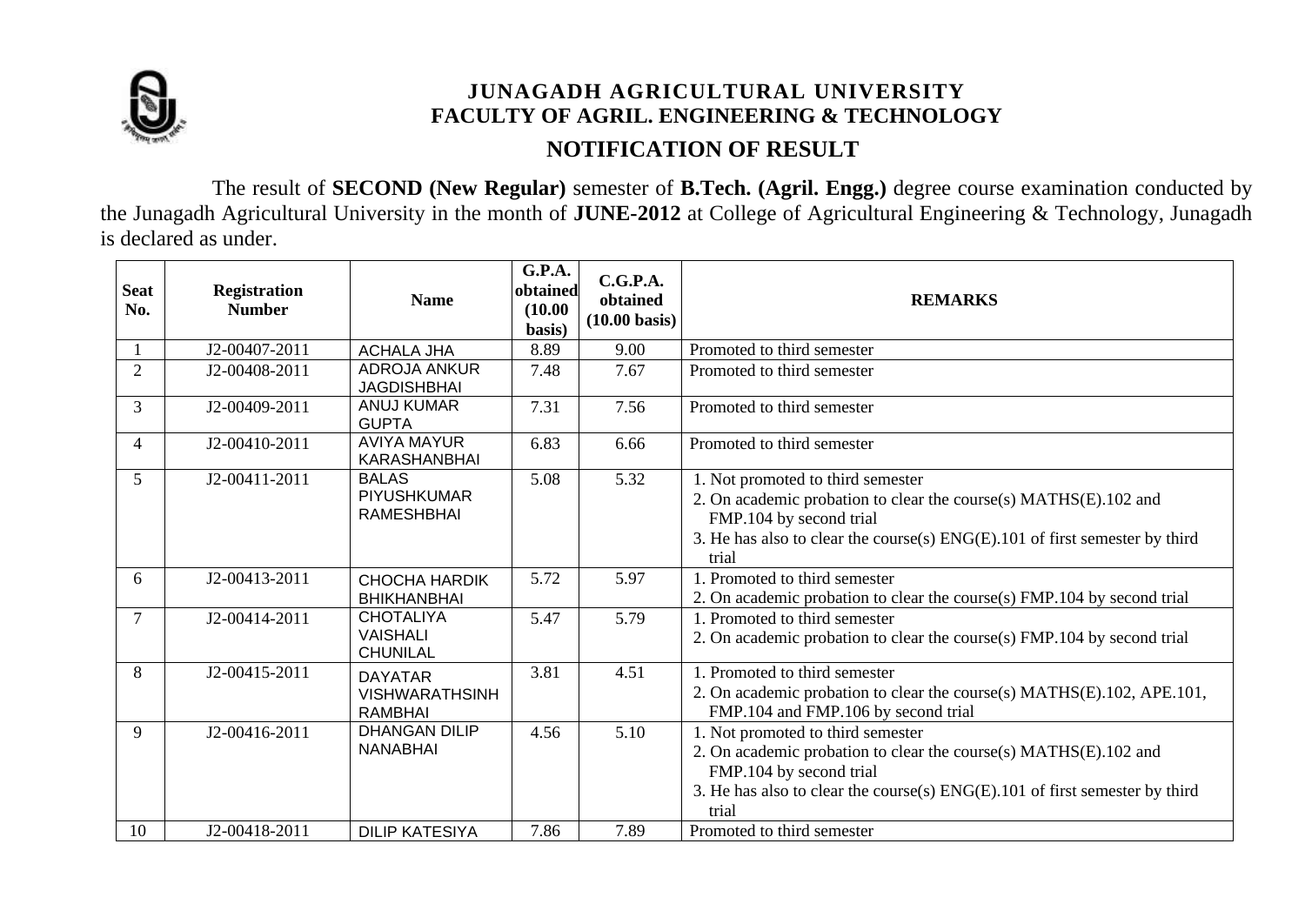| 11 | J2-00419-2011 | <b>DODIYA HARDIK</b>                                       | 6.01 | 5.88 | 1. Promoted to third semester                                                                                                                                                                                                                                                                                                        |
|----|---------------|------------------------------------------------------------|------|------|--------------------------------------------------------------------------------------------------------------------------------------------------------------------------------------------------------------------------------------------------------------------------------------------------------------------------------------|
|    |               | <b>KALUBHAI</b>                                            |      |      | 2. On academic probation to clear the course(s) FMP.104 by second trial                                                                                                                                                                                                                                                              |
| 12 | J2-00420-2011 | <b>FULTARIYA SAGAR</b><br><b>BHARATBHAI</b>                | 6.01 | 6.33 | Promoted to third semester                                                                                                                                                                                                                                                                                                           |
| 13 | J2-00421-2011 | <b>GEDIYA</b><br><b>JAGRUTIBEN</b><br><b>BHAGVANJIBHAI</b> | 6.04 | 6.31 | Promoted to third semester                                                                                                                                                                                                                                                                                                           |
| 14 | J2-00423-2011 | <b>GOHEL</b><br><b>KAUSHIKBHAI</b><br><b>DEVJIBHAI</b>     | 5.95 | 6.33 | 1. Promoted to third semester<br>2. On academic probation to clear the course(s) MATHS(E).102 by second<br>trial                                                                                                                                                                                                                     |
| 15 | J2-00424-2011 | <b>GOHIL DHARMESH</b><br><b>BHIKHUBHAI</b>                 | 4.52 | 5.01 | 1. Not promoted to third semester<br>2. On academic probation to clear the course(s) MATHS(E).102,<br>AGRI(E).102, FMP.102, FMP.104 and FMP.106 by second trial<br>3. He has also to clear the course(s) CHEM(E).101 of first semester by third<br>trial                                                                             |
| 16 | J2-00425-2011 | <b>HIRAPARA</b><br><b>JASMINKUMAR</b><br><b>CHANDUBHAI</b> | 0.00 | 2.21 | 1. Not promoted to third semester<br>2. On academic probation to repeat the course(s) MATHS(E).102, APE.101,<br>RE.102, AGRI(E).102, FMP.102, FMP.104, FMP.106 & P.E.102 by<br>second trial as and when same are offered<br>3. He has also to clear the course(s) RE.101, FMP.103 and ENG(E).101 of<br>first semester by third trial |
| 17 | J2-00426-2011 | <b>HIRPARA NEHA</b><br>JAYANTILAL                          | 6.31 | 6.52 | Promoted to third semester                                                                                                                                                                                                                                                                                                           |
| 18 | J2-00427-2011 | <b>JASANI RUTUBEN</b><br><b>MANSUKHBHAI</b>                | 6.46 | 6.72 | Promoted to third semester                                                                                                                                                                                                                                                                                                           |
| 19 | J2-00428-2011 | <b>JETHAVA VIPUL</b><br><b>RASIKBHAI</b>                   | 3.60 | 4.24 | 1. Not promoted to third semester<br>2. On academic probation to clear the course(s) MATHS(E).102, APE.101,<br>AGRI(E).102, FMP.102, FMP.104 and FMP.106 by second trial<br>3. He has also to clear the course(s) E.S.101 and ENG(E).101 of first<br>semester by third trial                                                         |
| 20 | J2-00429-2011 | <b>JODHANI</b><br><b>YOGESHKUMAR</b><br><b>HANSRAJ</b>     | 6.40 | 6.35 | Promoted to third semester                                                                                                                                                                                                                                                                                                           |
| 21 | J2-00430-2011 | <b>KABARIYA NAVAL</b><br><b>MUKESHBHAI</b>                 | 5.84 | 5.89 | 1. Promoted to third semester<br>2. On academic probation to clear the course(s) MATHS(E).102 by second<br>trial                                                                                                                                                                                                                     |
| 22 | J2-00431-2011 | <b>KAMOYA</b><br><b>JAYDIPKUMAR</b><br><b>SHANTILAL</b>    | 5.93 | 6.56 | Promoted to third semester                                                                                                                                                                                                                                                                                                           |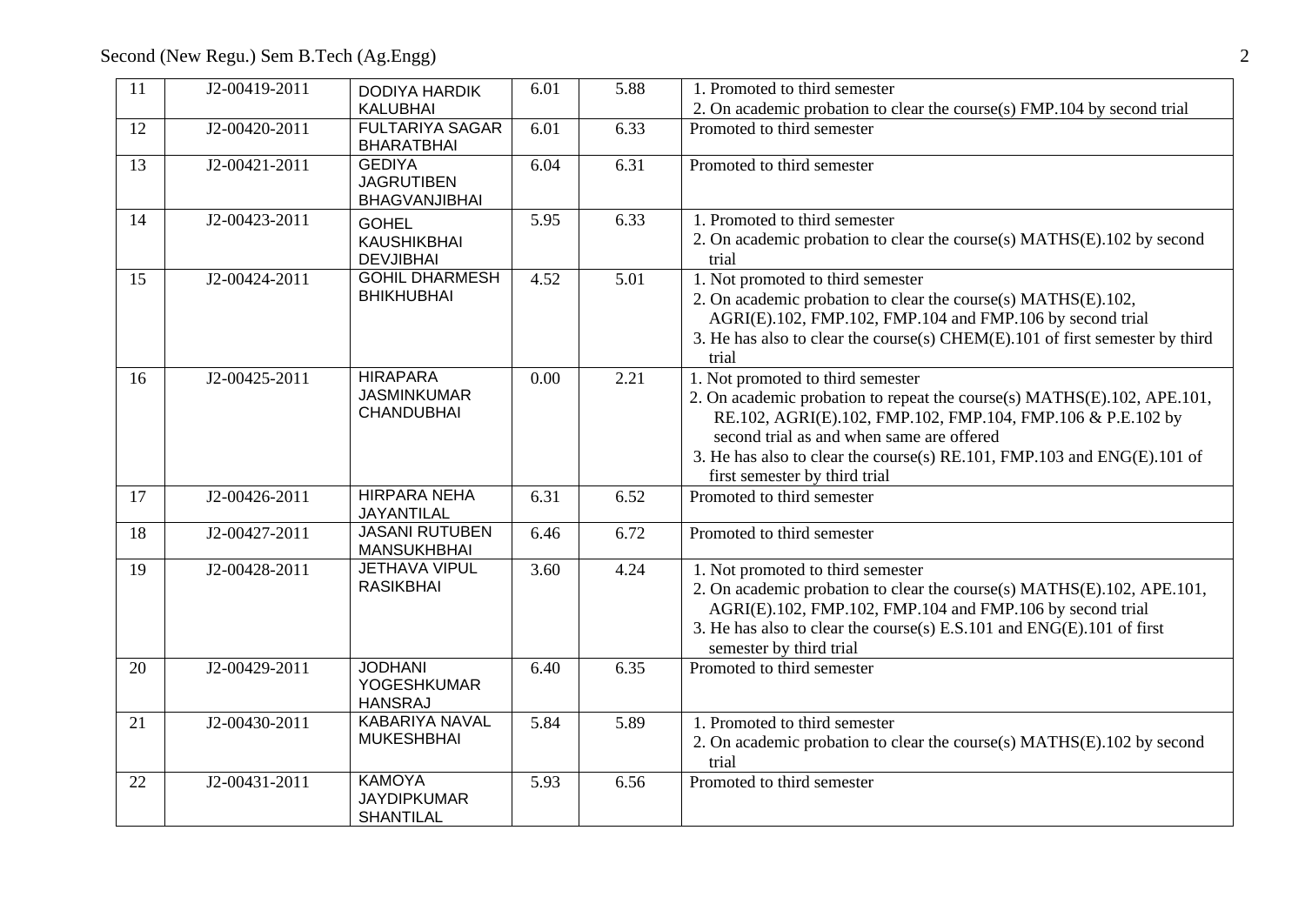| 23 | J2-00432-2011 | <b>KANANI NIRAV</b><br><b>JAYANTIBHAI</b>                   | 6.20              | 6.18 | Promoted to third semester                                                                                                                                                                                                               |
|----|---------------|-------------------------------------------------------------|-------------------|------|------------------------------------------------------------------------------------------------------------------------------------------------------------------------------------------------------------------------------------------|
| 24 | J2-00433-2011 | KANAZARIYA<br><b>SANDIPKUMAR</b><br><b>RAMESHBHAI</b>       | 5.74              | 5.81 | 1. Not promoted to third semester<br>2. On academic probation to clear the course(s) MATHS(E).102 by second<br>trial<br>3. He has also to clear the course(s) ENG(E).101 of first semester by third<br>trial                             |
| 25 | J2-00434-2011 | <b>KANZARIYA</b><br><b>JAYESH</b><br><b>YOGESHBHAI</b>      | 6.57              | 6.55 | Promoted to third semester                                                                                                                                                                                                               |
| 26 | J2-00436-2011 | <b>KAVAR</b><br><b>RAHULKUMAR</b><br><b>SURESHBHAI</b>      | $\overline{5.16}$ | 5.61 | 1. Not promoted to third semester<br>2. On academic probation to clear the course(s) MATHS(E).102 and FMP.104<br>by second trial<br>3. He has also to clear the course(s) E.S.101 of first semester by third trial                       |
| 27 | J2-00438-2011 | <b>KHODIFAD</b><br><b>BHARGAVBHAI</b><br><b>CHITHARBHAI</b> | 5.99              | 6.05 | Promoted to third semester                                                                                                                                                                                                               |
| 28 | J2-00439-2011 | <b>KOTADIYA</b><br><b>GUNJAN</b><br><b>ASHOKBHAI</b>        | 5.72              | 5.87 | 1. Promoted to third semester<br>2. On academic probation to clear the course(s) MATHS(E).102 by second<br>trial                                                                                                                         |
| 29 | J2-00440-2011 | <b>KUMBHANI DINAL</b><br><b>HARSUKHBHAI</b>                 | 4.62              | 4.87 | 1. Not promoted to third semester<br>2. On academic probation to clear the course(s) MATHS(E).102,<br>AGRI(E).102 and FMP.104 by second trial<br>3. He has also to clear the course(s) E.S.101 of first semester by third trial          |
| 30 | J2-00441-2011 | <b>MALAVIYA</b><br><b>ABHISHEK</b><br><b>VITHALBHAI</b>     | 7.65              | 7.76 | Promoted to third semester                                                                                                                                                                                                               |
| 31 | J2-00443-2011 | <b>MARVANIYA</b><br><b>SHAILESHKUMAR</b><br><b>BHAILAL</b>  | 5.30              | 5.52 | 1. Promoted to third semester<br>2. On academic probation to clear the course(s) MATHS(E).102 and<br>FMP.104 by second trial                                                                                                             |
| 32 | J2-00446-2011 | <b>NAGHERA</b><br><b>AJAYKUMAR</b><br><b>KHIMABHAI</b>      | 5.86              | 6.33 | 1. Promoted to third semester<br>2. On academic probation to clear the course(s) FMP.104 by second trial                                                                                                                                 |
| 33 | J2-00447-2011 | PAGHADAR<br><b>MAHESHKUMAR</b><br><b>VINODRAY</b>           | 4.27              | 4.91 | 1. Not promoted to third semester<br>2. On academic probation to clear the course(s) MATHS(E).102, APE.101,<br>AGRI(E).102 and FMP.104 by second trial<br>3. He has also to clear the course(s) E.S.101 of first semester by third trial |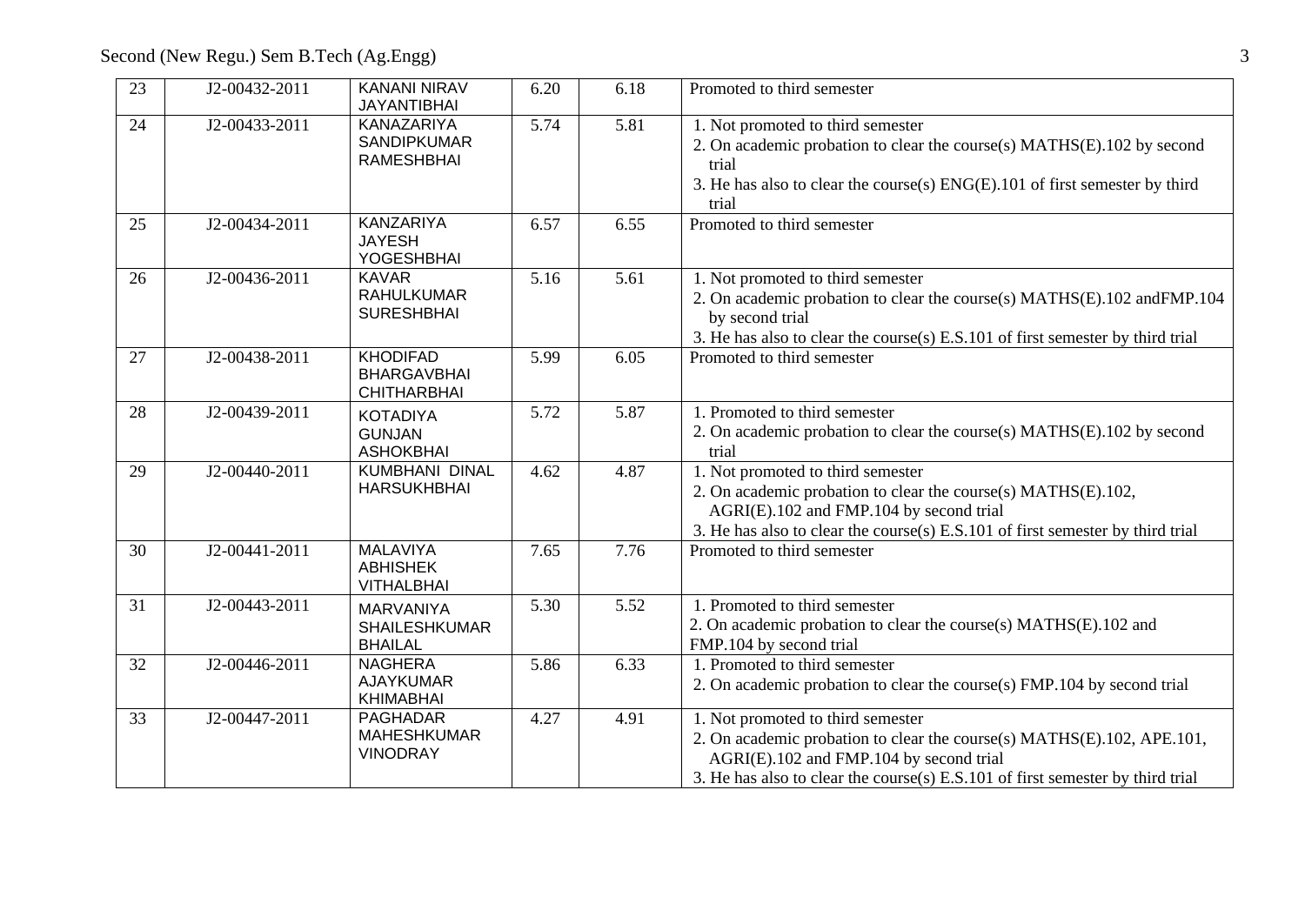| 34 | J2-00448-2011 | <b>PALARIA SACHIN</b>             | 5.07 | 5.45 | 1. Promoted to third semester                                                  |
|----|---------------|-----------------------------------|------|------|--------------------------------------------------------------------------------|
|    |               | <b>GANESHBHAI</b>                 |      |      | 2. On academic probation to clear the course(s) FMP.104 and FMP.106 by         |
|    |               |                                   |      |      | second trial                                                                   |
| 35 | J2-00449-2011 | <b>PATEL</b>                      | 4.60 | 5.08 | 1. Not promoted to third semester                                              |
|    |               | <b>ADITYAKUMAR</b>                |      |      | 2. On academic probation to clear the course(s) AGRI(E).102, FMP.102 and       |
|    |               | <b>MANORBHAI</b>                  |      |      | FMP.106 by second trial                                                        |
|    |               |                                   |      |      | 3. He has also to clear the course(s) E.S.101 of first semester by third trial |
| 36 | J2-00450-2011 | <b>PATEL</b>                      | 4.74 | 5.13 | 1. Promoted to third semester                                                  |
|    |               | <b>FENILKUMAR</b>                 |      |      | 2. On academic probation to clear the course(s) MATHS(E).102, FMP.104          |
|    |               | <b>RAJESHBHAI</b>                 |      |      | and FMP.106 by second trial                                                    |
| 37 | J2-00451-2011 | <b>PATEL</b>                      | 5.10 | 5.43 | 1. Promoted to third semester                                                  |
|    |               | <b>GOPALKUMAR</b>                 |      |      | 2. On academic probation to clear the course(s) MATHS(E).102 and               |
|    |               | <b>MANSUKHBHAI</b>                |      |      | FMP.104 by second trial                                                        |
| 38 | J2-00452-2011 | PITHIYA NEHAL                     | 4.26 | 5.11 | 1. Promoted to third semester                                                  |
|    |               | <b>BHARATBHAI</b>                 |      |      | 2. On academic probation to clear the course(s) MATHS(E).102, APE.101,         |
|    |               |                                   |      |      | AGRI(E).102 and FMP.104 by second trial                                        |
| 39 | J2-00453-2011 | PONKIA GAURAV                     | 5.05 | 5.54 | 1. Promoted to third semester                                                  |
|    |               | <b>NATVARLAL</b>                  |      |      | 2. On academic probation to clear the course(s) MATHS(E).102 and               |
|    |               |                                   |      |      | FMP.104 by second trial                                                        |
| 40 | J2-00454-2011 | <b>POSHIYA</b>                    | 5.15 | 5.47 | 1. Promoted to third semester                                                  |
|    |               | <b>VISHALKUMAR</b>                |      |      | 2. On academic probation to clear the course(s) MATHS(E).102 and               |
|    |               | <b>JAYSUKHBHAI</b>                |      |      | FMP.104 by second trial                                                        |
| 41 | J2-00455-2011 | <b>PRAJAPATI</b>                  | 5.69 | 6.25 | 1. Promoted to third semester                                                  |
|    |               | <b>HIMANSHUBHAI</b>               |      |      | 2. On academic probation to clear the course(s) FMP.104 by second trial        |
|    |               | <b>BABUBHAI</b>                   |      |      |                                                                                |
| 42 | J2-00456-2011 | <b>PREM VEER</b><br><b>GAUTAM</b> | 7.70 | 7.86 | Promoted to third semester                                                     |
| 43 | J2-00457-2011 | RAIYANI NIKUNJ                    | 5.85 | 6.16 | Promoted to third semester                                                     |
|    |               | <b>BHARATBHAI</b>                 |      |      |                                                                                |
| 44 | J2-00458-2011 | <b>RAJESH KUMAR</b>               | 7.97 | 8.06 | Promoted to third semester                                                     |
| 45 | J2-00459-2011 | <b>RAMOLIYA</b>                   | 7.39 | 7.05 | Promoted to third semester                                                     |
|    |               | PANKAJ HARIBHAI                   |      |      |                                                                                |
| 46 | J2-00460-2011 | <b>RAMOLIYA RAVI</b>              | 6.76 | 6.88 | Promoted to third semester                                                     |
|    |               | KESHAVLAL                         |      |      |                                                                                |
| 47 | J2-00462-2011 | <b>RATHOD</b>                     | 4.61 | 4.98 | 1. Not promoted to third semester                                              |
|    |               | <b>HARPALSINH</b>                 |      |      | 2. On academic probation to clear the course(s) MATHS(E).102 and               |
|    |               | <b>BALWANTSINH</b>                |      |      | FMP.104 by second trial                                                        |
|    |               |                                   |      |      | 3. He has also to clear the course(s) MATHS(E).101 of first semester by third  |
|    |               |                                   |      |      | trial                                                                          |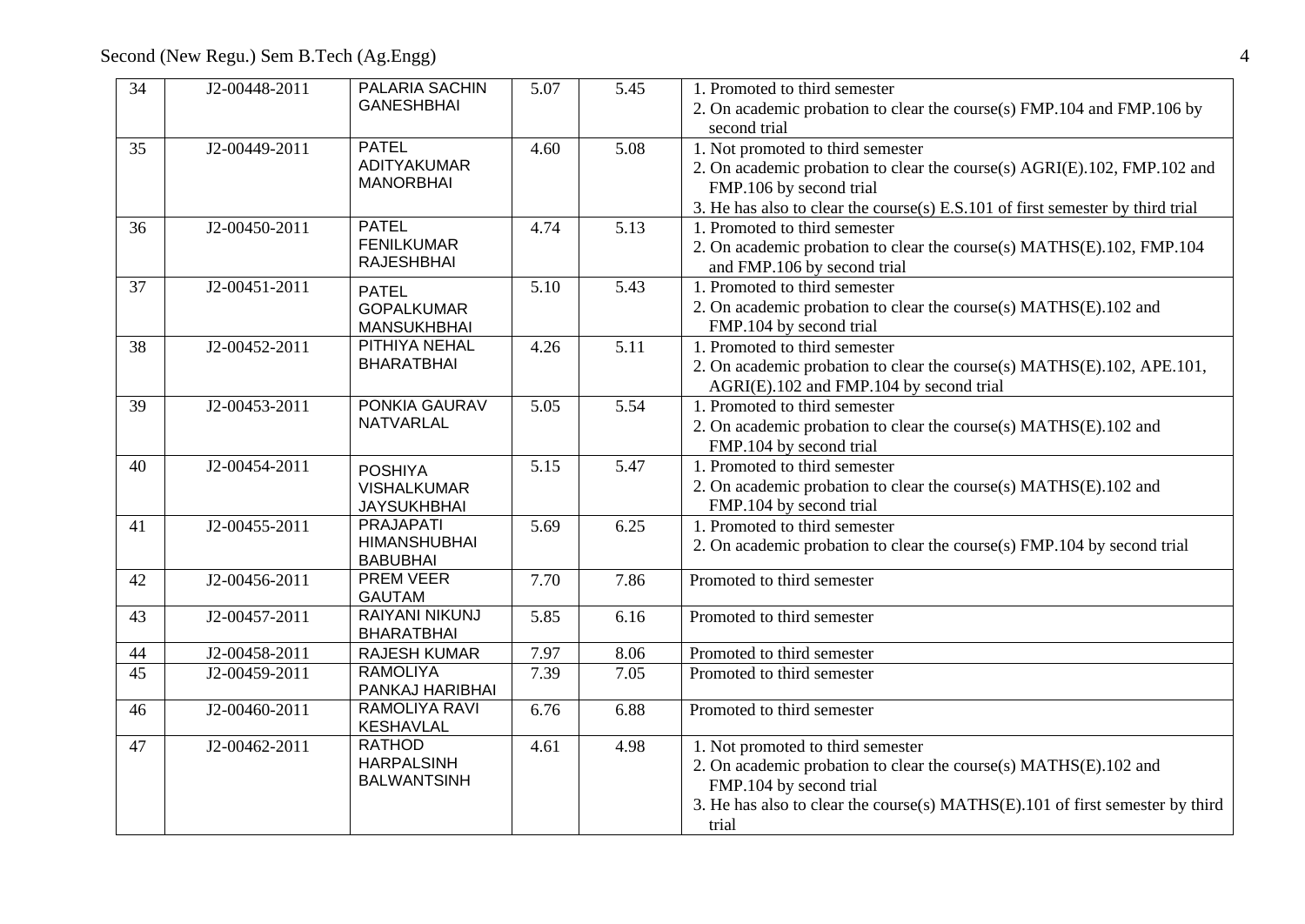| 48 | J2-00464-2011       | <b>SAGRAM</b><br><b>MALAKIYA</b>                          | 6.83 | 6.80 | Promoted to third semester                                                                                                                                                                                               |
|----|---------------------|-----------------------------------------------------------|------|------|--------------------------------------------------------------------------------------------------------------------------------------------------------------------------------------------------------------------------|
| 49 | J2-00466-2011       | <b>SAMUNDER SINGH</b>                                     | 7.24 | 7.43 | Promoted to third semester                                                                                                                                                                                               |
| 50 | J2-00467-2011       | SANGANI<br><b>GAURAVKUMAR</b><br><b>GORADHANBHAI</b>      | 5.63 | 5.77 | $\overline{1}$ . Promoted to third semester<br>2. On academic probation to clear the course(s) FMP.104 by second trial                                                                                                   |
| 51 | $J2 - 00468 - 2011$ | <b>SANGANI JINAL</b><br><b>BABULAL</b>                    | 5.87 | 5.94 | Promoted to third semester                                                                                                                                                                                               |
| 52 | J2-00469-2011       | <b>MS.SARITA</b><br><b>CHOUDHARY</b>                      | 8.40 | 8.33 | Promoted to third semester                                                                                                                                                                                               |
| 53 | J2-00470-2011       | <b>SATASIYA</b><br><b>DISHABEN</b><br><b>HARSUKHBHAI</b>  | 5.73 | 5.78 | 1. Promoted to third semester<br>2. On academic probation to clear the course(s) FMP.104 by second trial                                                                                                                 |
| 54 | J2-00471-2011       | <b>SAVALIA</b><br><b>BHARGAV</b><br>JAYANTILAL            | 4.57 | 4.98 | 1. Promoted to third semester<br>2. On academic probation to clear the course(s) MATHS(E).102,<br>AGRI(E).102, FMP.104 and FMP.106 by second trial                                                                       |
| 55 | J2-00472-2011       | <b>SAVALIYA RITESH</b><br><b>VINODBHAI</b>                | 5.34 | 6.42 | 1. Promoted to third semester<br>2. On academic probation to clear the course(s) FMP.104 by second trial                                                                                                                 |
| 56 | J2-00473-2011       | <b>SAVALIYA</b><br>SANJAYKUMAR<br><b>DEVCHANDBHAI</b>     | 5.34 | 5.72 | 1. Promoted to third semester<br>2. On academic probation to clear the course(s) MATHS(E).102 and<br>FMP.104 by second trial                                                                                             |
| 57 | J2-00474-2011       | <b>SHAH RAVI</b><br>NATVARLAL                             | 7.20 | 7.49 | Promoted to third semester                                                                                                                                                                                               |
| 58 | J2-00476-2011       | <b>SHINGALA</b><br><b>ABHISHABEN</b><br><b>MUKESHBHAI</b> | 8.01 | 8.10 | Promoted to third semester                                                                                                                                                                                               |
| 59 | J2-00477-2011       | <b>SONDARVA</b><br><b>GAUTAM</b><br><b>RAMESHBHAI</b>     | 4.79 | 5.04 | 1. Not promoted to third semester<br>2. On academic probation to clear the course(s) MATHS(E).102 and<br>FMP.104 by second trial<br>3. He has also to clear the course(s) ENG(E).101 of first semester by third<br>trial |
| 60 | J2-00478-2011       | <b>SORATHIYA</b><br>MAHENDRAKUMAR<br><b>RAMESH</b>        | 4.96 | 5.15 | 1. Not promoted to third semester<br>2. On academic probation to clear the course(s) MATHS(E).102 and<br>FMP.104 by second trial<br>3. He has also to clear the course(s) ENG(E).101 of first semester by third<br>trial |
| 61 | J2-00481-2011       | THAKER VIVEK<br><b>BHARATBHAI</b>                         | 5.67 | 6.21 | 1. Promoted to third semester<br>2. On academic probation to clear the course(s) FMP.104 by second trial                                                                                                                 |
| 62 | J2-00482-2011       | <b>VALA BHIKHUBHAI</b><br><b>JESABHAI</b>                 | 5.57 | 6.03 | 1. Promoted to third semester<br>2. On academic probation to clear the course(s) FMP.104 by second trial                                                                                                                 |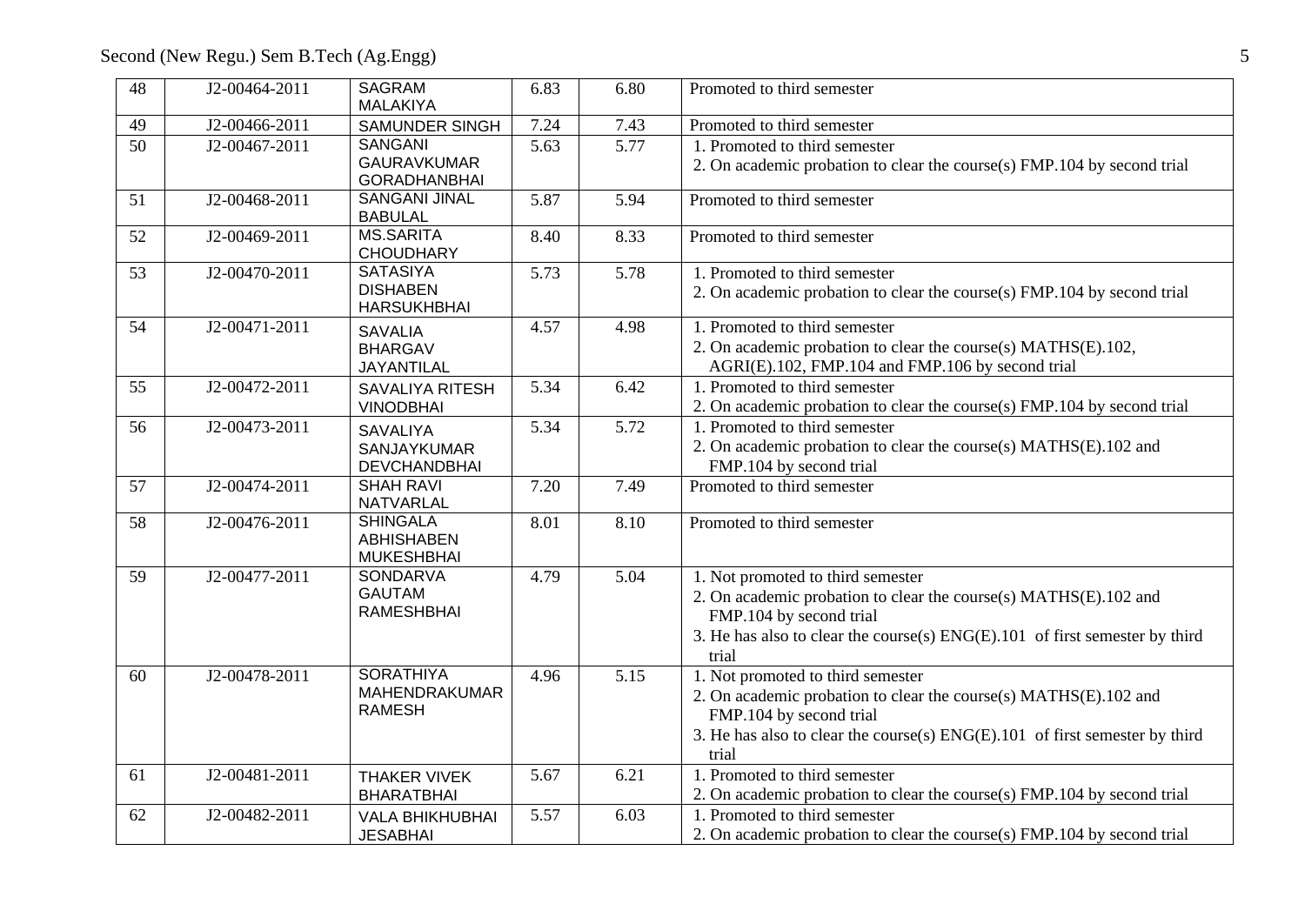| 2. On academic probation to clear the course(s) MATHS(E).102,<br><b>LENISHABEN</b><br>AGRI(E).102, FMP.104 and FMP.106 by second trial<br>JAYANTILAL<br>J2-00484-2011<br><b>VIROJA</b><br>6.11<br>6.17<br>Promoted to third semester<br>64<br><b>BHAVIKKUMAR</b><br><b>JENTIBHAI</b><br>$\overline{J2}$ -00485-2011<br>8.33<br>Promoted to third semester<br>65<br><b>VISHNU ANAND</b><br>8.25<br><b>VORA DASHRATH</b><br>J2-00486-2011<br>4.58<br>4.98<br>1. Not promoted to third semester<br>66<br><b>SURESHBHAI</b><br>2. On academic probation to clear the course(s) MATHS(E).102 and<br>FMP.104 by second trial<br>3. He has also to clear the course(s) E.S.101 and ENG(E).101 of first<br>semester by third trial<br><b>TILVA JAY</b><br>1. Not promoted to third semester<br>J2-00397-2010<br>6.15<br>6.16<br>67<br><b>SURESHBHAI</b><br>2. On academic probation to clear the course(s) MATHS(E).102 by second<br>trial<br><b>BHATU SANDIP</b><br>1. Not promoted to third semester<br>J2-00332-2010<br>4.03<br>4.65<br>68<br><b>JAGADISH</b><br>2. On academic probation to clear the course(s) MATHS(E).102, APE.102,<br>RE.102, AGRI(E).102 and FMP.104 by second trial<br>3.59<br>4.55<br>1. Not promoted to third semester<br>69<br>J2-00337-2010<br><b>DAMOR</b><br>2. On academic probation to clear the course(s) MATHS(E).102, APE.102,<br><b>BHALEJBHAI</b><br>AGRI(E).102, FMP.104 and FMP.106 by second trial<br><b>BHAGAVANBHAI</b><br><b>DOBARIYA</b><br>5.46<br>5.64<br>1. Promoted to third semester<br>70<br>J2-00341-2010<br><b>DENISHKUMAR</b><br>2. On academic probation to clear the course(s) AGRI(E).102 by second trial<br><b>LALJIBHAI</b><br>4.71<br>5.23<br>1. Promoted to third semester<br>71<br>J2-00350-2010<br><b>JADAV</b><br>2. On academic probation to clear the course(s) MATHS(E).102 and<br><b>BIPINKUMAR</b><br>FMP.104 by second trial<br><b>KARABHAI</b><br>$\overline{72}$<br>6.49<br>6.45<br>J2-00360-2010<br>1. Promoted to third semester<br><b>MAHALE</b><br>2. On academic probation to clear the course(s) MATHS(E).102 by second<br>CHANDRAKANT<br>trial<br>YASHVANTBHAI<br><b>MUKESH SISODIYA</b><br>73<br>5.35<br>1. Promoted to third semester<br>J2-00364-2010<br>4.92<br>2. On academic probation to clear the course(s) MATHS(E).102 and<br>FMP.104 by second trial<br><b>PATEL ASHISH</b><br>74<br>1. Not promoted to third semester<br>J2-00375-2010<br>3.79<br>4.65<br><b>JIVARAJBHAI</b><br>2. On academic probation to clear the course(s) MATHS(E).102, APE.102, | 63 | J2-00483-2011 | <b>VARA</b> | 4.40 | 4.97 | 1. Promoted to third semester                            |
|--------------------------------------------------------------------------------------------------------------------------------------------------------------------------------------------------------------------------------------------------------------------------------------------------------------------------------------------------------------------------------------------------------------------------------------------------------------------------------------------------------------------------------------------------------------------------------------------------------------------------------------------------------------------------------------------------------------------------------------------------------------------------------------------------------------------------------------------------------------------------------------------------------------------------------------------------------------------------------------------------------------------------------------------------------------------------------------------------------------------------------------------------------------------------------------------------------------------------------------------------------------------------------------------------------------------------------------------------------------------------------------------------------------------------------------------------------------------------------------------------------------------------------------------------------------------------------------------------------------------------------------------------------------------------------------------------------------------------------------------------------------------------------------------------------------------------------------------------------------------------------------------------------------------------------------------------------------------------------------------------------------------------------------------------------------------------------------------------------------------------------------------------------------------------------------------------------------------------------------------------------------------------------------------------------------------------------------------------------------------------------------------------------------------------------------------------------------------------------------------------------------------------------------------|----|---------------|-------------|------|------|----------------------------------------------------------|
|                                                                                                                                                                                                                                                                                                                                                                                                                                                                                                                                                                                                                                                                                                                                                                                                                                                                                                                                                                                                                                                                                                                                                                                                                                                                                                                                                                                                                                                                                                                                                                                                                                                                                                                                                                                                                                                                                                                                                                                                                                                                                                                                                                                                                                                                                                                                                                                                                                                                                                                                            |    |               |             |      |      |                                                          |
|                                                                                                                                                                                                                                                                                                                                                                                                                                                                                                                                                                                                                                                                                                                                                                                                                                                                                                                                                                                                                                                                                                                                                                                                                                                                                                                                                                                                                                                                                                                                                                                                                                                                                                                                                                                                                                                                                                                                                                                                                                                                                                                                                                                                                                                                                                                                                                                                                                                                                                                                            |    |               |             |      |      |                                                          |
|                                                                                                                                                                                                                                                                                                                                                                                                                                                                                                                                                                                                                                                                                                                                                                                                                                                                                                                                                                                                                                                                                                                                                                                                                                                                                                                                                                                                                                                                                                                                                                                                                                                                                                                                                                                                                                                                                                                                                                                                                                                                                                                                                                                                                                                                                                                                                                                                                                                                                                                                            |    |               |             |      |      |                                                          |
|                                                                                                                                                                                                                                                                                                                                                                                                                                                                                                                                                                                                                                                                                                                                                                                                                                                                                                                                                                                                                                                                                                                                                                                                                                                                                                                                                                                                                                                                                                                                                                                                                                                                                                                                                                                                                                                                                                                                                                                                                                                                                                                                                                                                                                                                                                                                                                                                                                                                                                                                            |    |               |             |      |      |                                                          |
|                                                                                                                                                                                                                                                                                                                                                                                                                                                                                                                                                                                                                                                                                                                                                                                                                                                                                                                                                                                                                                                                                                                                                                                                                                                                                                                                                                                                                                                                                                                                                                                                                                                                                                                                                                                                                                                                                                                                                                                                                                                                                                                                                                                                                                                                                                                                                                                                                                                                                                                                            |    |               |             |      |      |                                                          |
|                                                                                                                                                                                                                                                                                                                                                                                                                                                                                                                                                                                                                                                                                                                                                                                                                                                                                                                                                                                                                                                                                                                                                                                                                                                                                                                                                                                                                                                                                                                                                                                                                                                                                                                                                                                                                                                                                                                                                                                                                                                                                                                                                                                                                                                                                                                                                                                                                                                                                                                                            |    |               |             |      |      |                                                          |
|                                                                                                                                                                                                                                                                                                                                                                                                                                                                                                                                                                                                                                                                                                                                                                                                                                                                                                                                                                                                                                                                                                                                                                                                                                                                                                                                                                                                                                                                                                                                                                                                                                                                                                                                                                                                                                                                                                                                                                                                                                                                                                                                                                                                                                                                                                                                                                                                                                                                                                                                            |    |               |             |      |      |                                                          |
|                                                                                                                                                                                                                                                                                                                                                                                                                                                                                                                                                                                                                                                                                                                                                                                                                                                                                                                                                                                                                                                                                                                                                                                                                                                                                                                                                                                                                                                                                                                                                                                                                                                                                                                                                                                                                                                                                                                                                                                                                                                                                                                                                                                                                                                                                                                                                                                                                                                                                                                                            |    |               |             |      |      |                                                          |
|                                                                                                                                                                                                                                                                                                                                                                                                                                                                                                                                                                                                                                                                                                                                                                                                                                                                                                                                                                                                                                                                                                                                                                                                                                                                                                                                                                                                                                                                                                                                                                                                                                                                                                                                                                                                                                                                                                                                                                                                                                                                                                                                                                                                                                                                                                                                                                                                                                                                                                                                            |    |               |             |      |      |                                                          |
|                                                                                                                                                                                                                                                                                                                                                                                                                                                                                                                                                                                                                                                                                                                                                                                                                                                                                                                                                                                                                                                                                                                                                                                                                                                                                                                                                                                                                                                                                                                                                                                                                                                                                                                                                                                                                                                                                                                                                                                                                                                                                                                                                                                                                                                                                                                                                                                                                                                                                                                                            |    |               |             |      |      |                                                          |
|                                                                                                                                                                                                                                                                                                                                                                                                                                                                                                                                                                                                                                                                                                                                                                                                                                                                                                                                                                                                                                                                                                                                                                                                                                                                                                                                                                                                                                                                                                                                                                                                                                                                                                                                                                                                                                                                                                                                                                                                                                                                                                                                                                                                                                                                                                                                                                                                                                                                                                                                            |    |               |             |      |      |                                                          |
|                                                                                                                                                                                                                                                                                                                                                                                                                                                                                                                                                                                                                                                                                                                                                                                                                                                                                                                                                                                                                                                                                                                                                                                                                                                                                                                                                                                                                                                                                                                                                                                                                                                                                                                                                                                                                                                                                                                                                                                                                                                                                                                                                                                                                                                                                                                                                                                                                                                                                                                                            |    |               |             |      |      |                                                          |
|                                                                                                                                                                                                                                                                                                                                                                                                                                                                                                                                                                                                                                                                                                                                                                                                                                                                                                                                                                                                                                                                                                                                                                                                                                                                                                                                                                                                                                                                                                                                                                                                                                                                                                                                                                                                                                                                                                                                                                                                                                                                                                                                                                                                                                                                                                                                                                                                                                                                                                                                            |    |               |             |      |      |                                                          |
|                                                                                                                                                                                                                                                                                                                                                                                                                                                                                                                                                                                                                                                                                                                                                                                                                                                                                                                                                                                                                                                                                                                                                                                                                                                                                                                                                                                                                                                                                                                                                                                                                                                                                                                                                                                                                                                                                                                                                                                                                                                                                                                                                                                                                                                                                                                                                                                                                                                                                                                                            |    |               |             |      |      |                                                          |
|                                                                                                                                                                                                                                                                                                                                                                                                                                                                                                                                                                                                                                                                                                                                                                                                                                                                                                                                                                                                                                                                                                                                                                                                                                                                                                                                                                                                                                                                                                                                                                                                                                                                                                                                                                                                                                                                                                                                                                                                                                                                                                                                                                                                                                                                                                                                                                                                                                                                                                                                            |    |               |             |      |      |                                                          |
|                                                                                                                                                                                                                                                                                                                                                                                                                                                                                                                                                                                                                                                                                                                                                                                                                                                                                                                                                                                                                                                                                                                                                                                                                                                                                                                                                                                                                                                                                                                                                                                                                                                                                                                                                                                                                                                                                                                                                                                                                                                                                                                                                                                                                                                                                                                                                                                                                                                                                                                                            |    |               |             |      |      |                                                          |
|                                                                                                                                                                                                                                                                                                                                                                                                                                                                                                                                                                                                                                                                                                                                                                                                                                                                                                                                                                                                                                                                                                                                                                                                                                                                                                                                                                                                                                                                                                                                                                                                                                                                                                                                                                                                                                                                                                                                                                                                                                                                                                                                                                                                                                                                                                                                                                                                                                                                                                                                            |    |               |             |      |      |                                                          |
|                                                                                                                                                                                                                                                                                                                                                                                                                                                                                                                                                                                                                                                                                                                                                                                                                                                                                                                                                                                                                                                                                                                                                                                                                                                                                                                                                                                                                                                                                                                                                                                                                                                                                                                                                                                                                                                                                                                                                                                                                                                                                                                                                                                                                                                                                                                                                                                                                                                                                                                                            |    |               |             |      |      |                                                          |
|                                                                                                                                                                                                                                                                                                                                                                                                                                                                                                                                                                                                                                                                                                                                                                                                                                                                                                                                                                                                                                                                                                                                                                                                                                                                                                                                                                                                                                                                                                                                                                                                                                                                                                                                                                                                                                                                                                                                                                                                                                                                                                                                                                                                                                                                                                                                                                                                                                                                                                                                            |    |               |             |      |      |                                                          |
|                                                                                                                                                                                                                                                                                                                                                                                                                                                                                                                                                                                                                                                                                                                                                                                                                                                                                                                                                                                                                                                                                                                                                                                                                                                                                                                                                                                                                                                                                                                                                                                                                                                                                                                                                                                                                                                                                                                                                                                                                                                                                                                                                                                                                                                                                                                                                                                                                                                                                                                                            |    |               |             |      |      |                                                          |
|                                                                                                                                                                                                                                                                                                                                                                                                                                                                                                                                                                                                                                                                                                                                                                                                                                                                                                                                                                                                                                                                                                                                                                                                                                                                                                                                                                                                                                                                                                                                                                                                                                                                                                                                                                                                                                                                                                                                                                                                                                                                                                                                                                                                                                                                                                                                                                                                                                                                                                                                            |    |               |             |      |      |                                                          |
|                                                                                                                                                                                                                                                                                                                                                                                                                                                                                                                                                                                                                                                                                                                                                                                                                                                                                                                                                                                                                                                                                                                                                                                                                                                                                                                                                                                                                                                                                                                                                                                                                                                                                                                                                                                                                                                                                                                                                                                                                                                                                                                                                                                                                                                                                                                                                                                                                                                                                                                                            |    |               |             |      |      |                                                          |
|                                                                                                                                                                                                                                                                                                                                                                                                                                                                                                                                                                                                                                                                                                                                                                                                                                                                                                                                                                                                                                                                                                                                                                                                                                                                                                                                                                                                                                                                                                                                                                                                                                                                                                                                                                                                                                                                                                                                                                                                                                                                                                                                                                                                                                                                                                                                                                                                                                                                                                                                            |    |               |             |      |      |                                                          |
|                                                                                                                                                                                                                                                                                                                                                                                                                                                                                                                                                                                                                                                                                                                                                                                                                                                                                                                                                                                                                                                                                                                                                                                                                                                                                                                                                                                                                                                                                                                                                                                                                                                                                                                                                                                                                                                                                                                                                                                                                                                                                                                                                                                                                                                                                                                                                                                                                                                                                                                                            |    |               |             |      |      |                                                          |
|                                                                                                                                                                                                                                                                                                                                                                                                                                                                                                                                                                                                                                                                                                                                                                                                                                                                                                                                                                                                                                                                                                                                                                                                                                                                                                                                                                                                                                                                                                                                                                                                                                                                                                                                                                                                                                                                                                                                                                                                                                                                                                                                                                                                                                                                                                                                                                                                                                                                                                                                            |    |               |             |      |      |                                                          |
|                                                                                                                                                                                                                                                                                                                                                                                                                                                                                                                                                                                                                                                                                                                                                                                                                                                                                                                                                                                                                                                                                                                                                                                                                                                                                                                                                                                                                                                                                                                                                                                                                                                                                                                                                                                                                                                                                                                                                                                                                                                                                                                                                                                                                                                                                                                                                                                                                                                                                                                                            |    |               |             |      |      |                                                          |
|                                                                                                                                                                                                                                                                                                                                                                                                                                                                                                                                                                                                                                                                                                                                                                                                                                                                                                                                                                                                                                                                                                                                                                                                                                                                                                                                                                                                                                                                                                                                                                                                                                                                                                                                                                                                                                                                                                                                                                                                                                                                                                                                                                                                                                                                                                                                                                                                                                                                                                                                            |    |               |             |      |      |                                                          |
|                                                                                                                                                                                                                                                                                                                                                                                                                                                                                                                                                                                                                                                                                                                                                                                                                                                                                                                                                                                                                                                                                                                                                                                                                                                                                                                                                                                                                                                                                                                                                                                                                                                                                                                                                                                                                                                                                                                                                                                                                                                                                                                                                                                                                                                                                                                                                                                                                                                                                                                                            |    |               |             |      |      |                                                          |
|                                                                                                                                                                                                                                                                                                                                                                                                                                                                                                                                                                                                                                                                                                                                                                                                                                                                                                                                                                                                                                                                                                                                                                                                                                                                                                                                                                                                                                                                                                                                                                                                                                                                                                                                                                                                                                                                                                                                                                                                                                                                                                                                                                                                                                                                                                                                                                                                                                                                                                                                            |    |               |             |      |      |                                                          |
|                                                                                                                                                                                                                                                                                                                                                                                                                                                                                                                                                                                                                                                                                                                                                                                                                                                                                                                                                                                                                                                                                                                                                                                                                                                                                                                                                                                                                                                                                                                                                                                                                                                                                                                                                                                                                                                                                                                                                                                                                                                                                                                                                                                                                                                                                                                                                                                                                                                                                                                                            |    |               |             |      |      |                                                          |
|                                                                                                                                                                                                                                                                                                                                                                                                                                                                                                                                                                                                                                                                                                                                                                                                                                                                                                                                                                                                                                                                                                                                                                                                                                                                                                                                                                                                                                                                                                                                                                                                                                                                                                                                                                                                                                                                                                                                                                                                                                                                                                                                                                                                                                                                                                                                                                                                                                                                                                                                            |    |               |             |      |      |                                                          |
|                                                                                                                                                                                                                                                                                                                                                                                                                                                                                                                                                                                                                                                                                                                                                                                                                                                                                                                                                                                                                                                                                                                                                                                                                                                                                                                                                                                                                                                                                                                                                                                                                                                                                                                                                                                                                                                                                                                                                                                                                                                                                                                                                                                                                                                                                                                                                                                                                                                                                                                                            |    |               |             |      |      |                                                          |
|                                                                                                                                                                                                                                                                                                                                                                                                                                                                                                                                                                                                                                                                                                                                                                                                                                                                                                                                                                                                                                                                                                                                                                                                                                                                                                                                                                                                                                                                                                                                                                                                                                                                                                                                                                                                                                                                                                                                                                                                                                                                                                                                                                                                                                                                                                                                                                                                                                                                                                                                            |    |               |             |      |      | RE.102, AGRI(E).102, FMP.104 and FMP.106 by second trial |
| 75<br>J2-00384-2010<br>5.96<br>6.06<br>1. Promoted to third semester<br><b>RITESH KUMAR</b>                                                                                                                                                                                                                                                                                                                                                                                                                                                                                                                                                                                                                                                                                                                                                                                                                                                                                                                                                                                                                                                                                                                                                                                                                                                                                                                                                                                                                                                                                                                                                                                                                                                                                                                                                                                                                                                                                                                                                                                                                                                                                                                                                                                                                                                                                                                                                                                                                                                |    |               |             |      |      |                                                          |
| 2. On academic probation to clear the course(s) FMP.104 by second trial<br><b>RANJAN</b>                                                                                                                                                                                                                                                                                                                                                                                                                                                                                                                                                                                                                                                                                                                                                                                                                                                                                                                                                                                                                                                                                                                                                                                                                                                                                                                                                                                                                                                                                                                                                                                                                                                                                                                                                                                                                                                                                                                                                                                                                                                                                                                                                                                                                                                                                                                                                                                                                                                   |    |               |             |      |      |                                                          |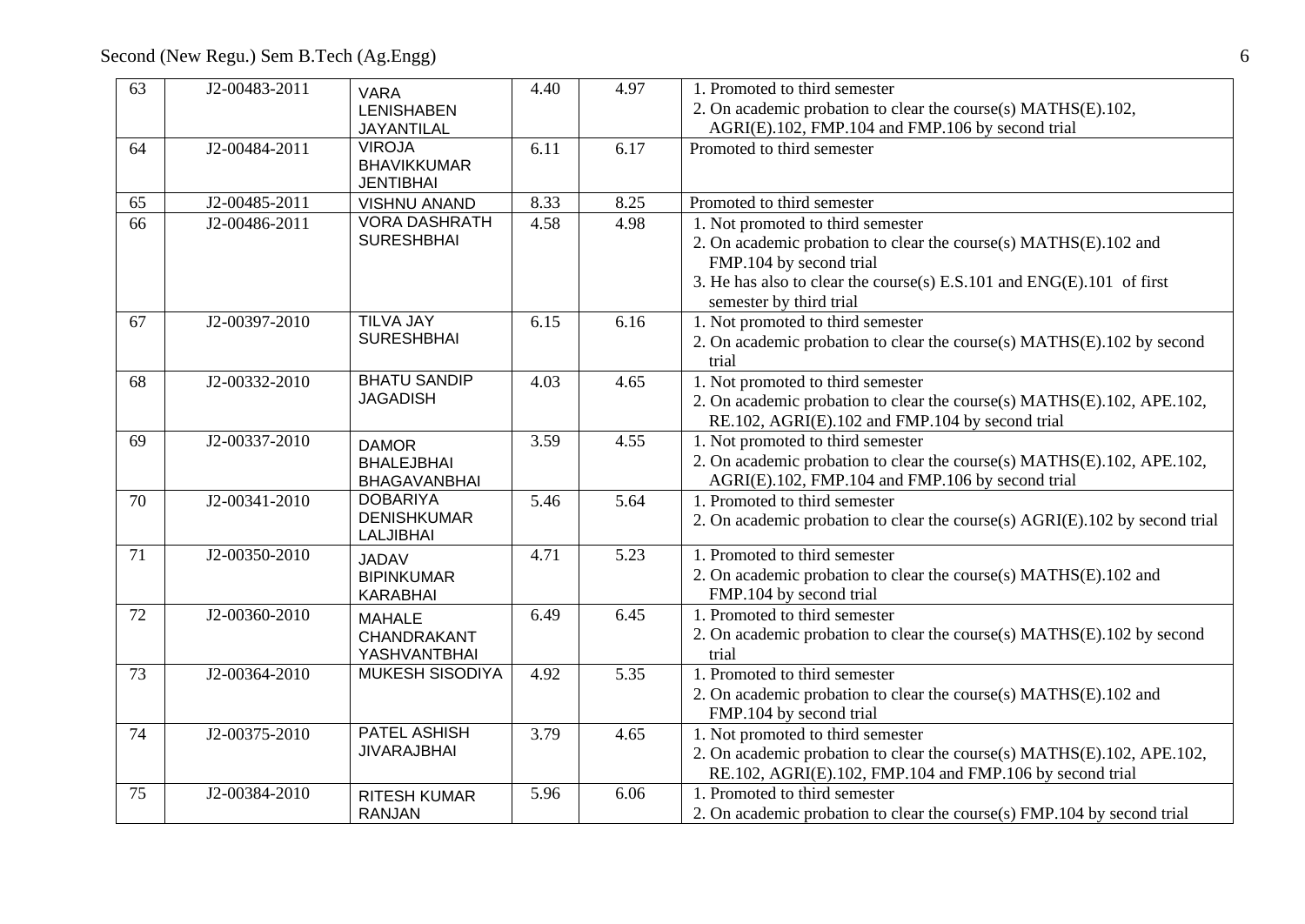| 76 | J2-00385-2010 | <b>RUDANI MAYUR</b><br>RAMESHBHAI                   | 5.34 | 5.54 | 1. Promoted to third semester<br>2. On academic probation to clear the course(s) MATHS(E).102 and<br>FMP.104 by second trial               |
|----|---------------|-----------------------------------------------------|------|------|--------------------------------------------------------------------------------------------------------------------------------------------|
| 77 | J2-00322-2009 | <b>VAZA</b><br><b>MAYURKUMAR</b><br><b>HARIBHAI</b> | 5.13 | 5.45 | 1. Promoted to third semester<br>2. On academic probation to clear the course(s) MATHS(E).102 and<br>FMP.104 by second trial               |
| 78 | J2-00331-2010 | <b>BHATU DIVYESH</b><br><b>BHAYABHAI</b>            | 4.66 | 5.07 | 1. Not promoted to third semester<br>2. On academic probation to clear the course(s) MATHS(E).102 and<br>APE.102 by fourth $&$ final trial |
| 79 | J2-00390-2010 | <b>SOLANKI AMRUT</b><br><b>BHUPATLAL</b>            | 4.77 | 5.05 | 1. Not promoted to third semester<br>2. On academic probation to clear the course(s) MATHS(E).102 and<br>APE.102 by fourth & final trial   |

No. JAU / REG / EXAM / T-3 / 5551-53 /2012 **REGISTRAR** Date: 03/09/2012.

- 1. The Principal, College of Agril. Engg. & Tech., JAU, Junagadh (5 copies).
- 2. The Director of Students' Welfare, JAU, Junagadh.
- 3. Table- 4 of this branch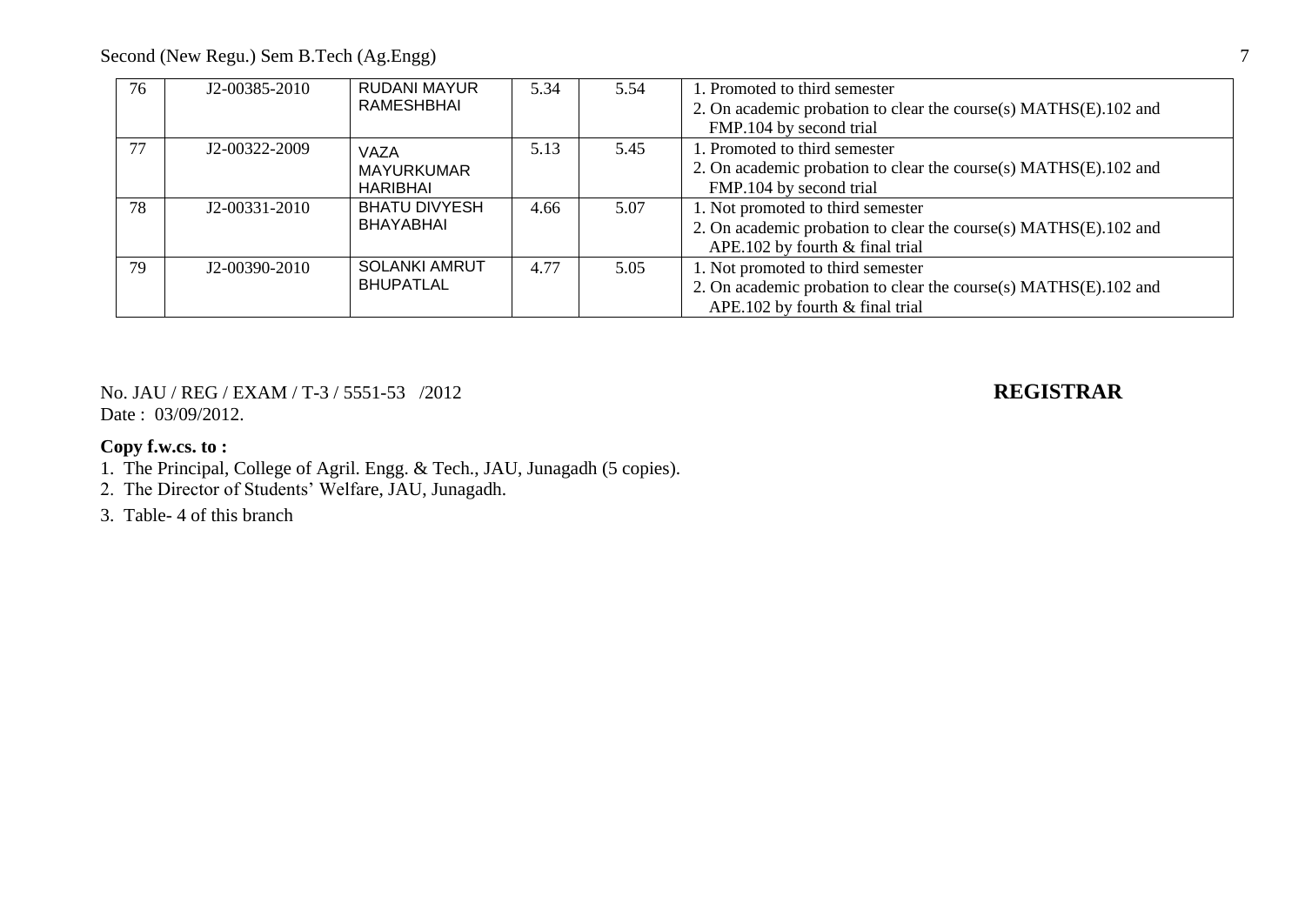

# **NOTIFICATION OF RESULT**

The result of **THIRD (New Supple.)** semester of **B.Tech. (Agril. Engg.)** degree course examination conducted by the Junagadh Agricultural University in the month of **JUNE-2012**at College of Agricultural Engineering & Technology, Junagadh is declared as under.

| <b>Seat</b><br>No. | <b>Registration</b><br><b>Number</b> | <b>Name</b>                                     | <b>G.P.A.</b><br>obtained<br>(10.00)<br>basis) | C.G.P.A.<br>obtained<br>$(10.00 \text{ basis})$ | <b>REMARKS</b>             |
|--------------------|--------------------------------------|-------------------------------------------------|------------------------------------------------|-------------------------------------------------|----------------------------|
|                    | J2-00328-2010                        | <b>BADIYAVADRA PUNAM</b><br><b>RAJSHIBHAI</b>   | 5.69                                           | 5.46                                            | Promoted to fifth semester |
| $\overline{2}$     | J2-00329-2010                        | <b>BHADANIYA RAVIKUMAR</b><br><b>DHIRAJLAL</b>  | 6.29                                           | 5.91                                            | Promoted to fifth semester |
| 3                  | J2-00334-2010                        | CHAUDHARY JATINKUMAR<br><b>KANUBHAI</b>         | 6.23                                           | 6.19                                            | Promoted to fifth semester |
| 4                  | J2-00335-2010                        | CHUAHAN BHARGAVKUMAR<br><b>HARGOVINDBHAI</b>    | 5.91                                           | 5.63                                            | Promoted to fifth semester |
| 5                  | J2-00340-2010                        | DEKIVADIYA KISHANKUMAR<br><b>KANTILAL</b>       | 6.08                                           | 5.80                                            | Promoted to fifth semester |
| 6                  | J2-00342-2010                        | DOBARIYA DHAIVAT<br><b>BHIKHUBHAI</b>           | 5.68                                           | 5.74                                            | Promoted to fifth semester |
| $\overline{7}$     | J2-00344-2010                        | <b>GADHIYA MEHULBHAI</b><br><b>HARSUKHBHAI</b>  | 6.74                                           | 6.29                                            | Promoted to fifth semester |
| 8                  | J2-00351-2010                        | <b>JINJUVADIA PINTUBHAI</b><br><b>SHIVABHAI</b> | 6.18                                           | 6.02                                            | Promoted to fifth semester |
| 9                  | J2-00353-2010                        | KANSAGARA PRATIKKUMAR<br><b>RAMNIKLAL</b>       | 6.23                                           | 6.06                                            | Promoted to fifth semester |
| 10                 | J2-00358-2010                        | <b>KOYANI BHAUTIK</b><br><b>RAMESHBHAI</b>      | 6.31                                           | 6.32                                            | Promoted to fifth semester |
| 11                 | J2-00365-2010                        | NAKUM JIGAR JERAMBHAI                           | 6.35                                           | 6.04                                            | Promoted to fifth semester |
| 12                 | J2-00366-2010                        | NALIAPARA VIRAJ ANILBHAI                        | 6.41                                           | 6.46                                            | Promoted to fifth semester |
| 13                 | J2-00367-2010                        | NANDANIYA UDAY<br>LAKSHMANBHAI                  | 6.15                                           | 5.71                                            | Promoted to fifth semester |
| 14                 | J2-00368-2010                        | NIMAVAT MAULIK<br><b>RAMESHCHANDRA</b>          | 6.14                                           | 5.74                                            | Promoted to fifth semester |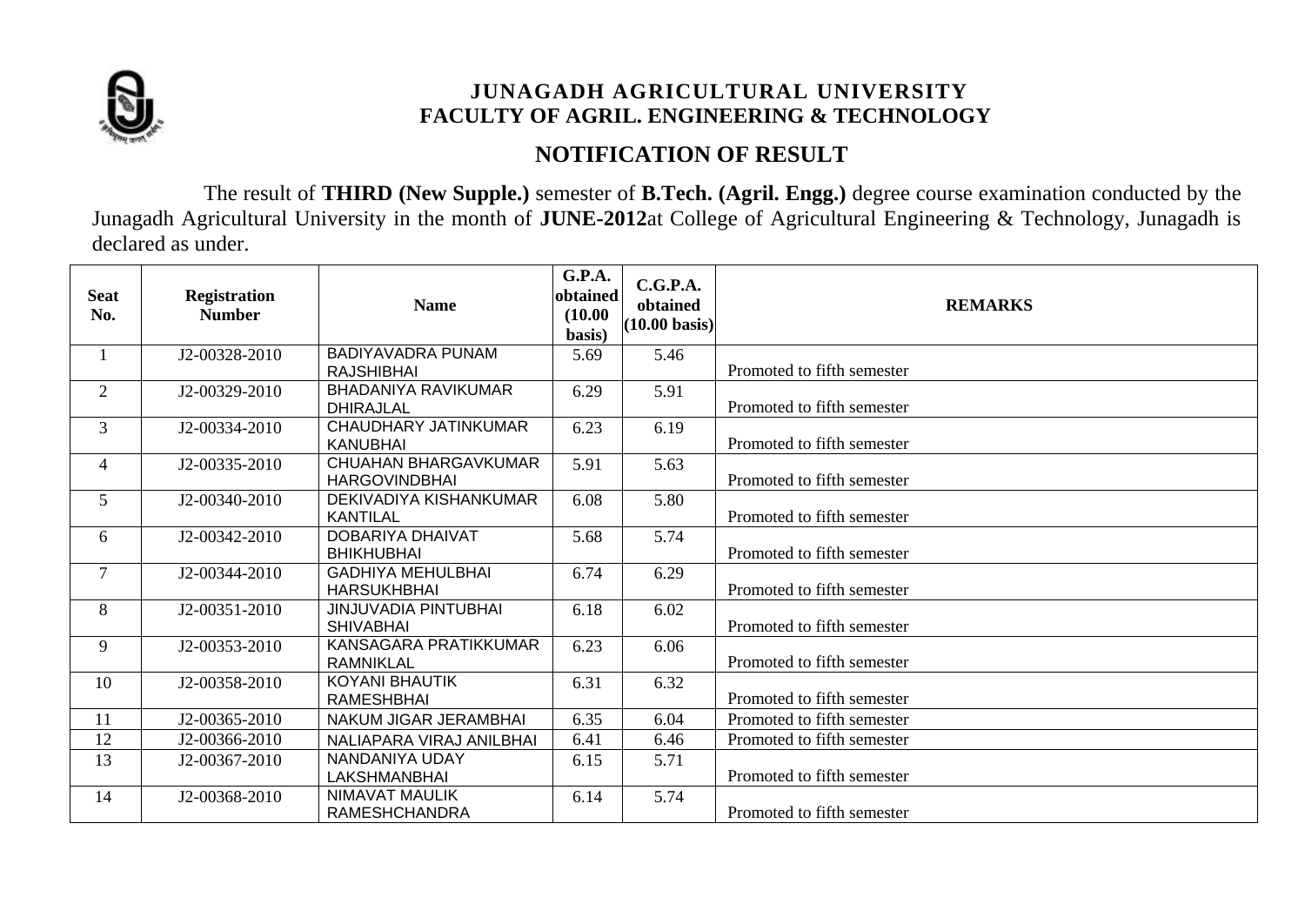| 15              | J2-00370-2010 | PANKHANIYA ADITYA                            | 6.39 | 6.40              |                                                                           |
|-----------------|---------------|----------------------------------------------|------|-------------------|---------------------------------------------------------------------------|
|                 |               | <b>DINESHBHAI</b>                            |      |                   | Promoted to fifth semester                                                |
| 16              | J2-00372-2010 | PARMAR SNEHALKUMAR<br><b>MANSUKHBHAI</b>     | 5.46 | $\overline{5.52}$ | 1. Not promoted to fifth semester                                         |
|                 |               |                                              |      |                   | 2. On academic probation to clear the course(s) ECO(E).201 by third trial |
|                 |               |                                              |      |                   | 3. He has also to clear the course(s) APE.202 and FMP.204 of fourth       |
|                 |               |                                              |      |                   | semester by second trial                                                  |
| 17              | J2-00373-2010 | <b>PARMAR VIKRAMSINH</b><br><b>MAYURSINH</b> | 6.33 | 6.52              | Promoted to fifth semester                                                |
| 18              | J2-00374-2010 | PATEL AKASHKUMAR                             | 7.15 | 7.30              |                                                                           |
|                 |               | <b>DHIRAJLAL</b>                             |      |                   | Promoted to fifth semester                                                |
| 19              | J2-00382-2010 | <b>PUCHHADIYA</b>                            | 5.61 | 5.56              |                                                                           |
|                 |               | HITESHKUMAR ALABHAI                          |      |                   | Promoted to fifth semester                                                |
| 20              | J2-00383-2010 | <b>RENISH SOJITRA</b>                        | 5.99 | 6.43              |                                                                           |
|                 |               | <b>DHIRAJBHAI</b>                            |      |                   | Promoted to fifth semester                                                |
| 21              | J2-00394-2010 | <b>TANK MILANKUMAR</b>                       | 6.28 | 6.11              |                                                                           |
|                 |               | <b>GOPALBHAI</b>                             |      |                   | Promoted to fifth semester                                                |
| 22              | J2-00395-2010 | TANK URVI HARESHKUMAR                        | 6.34 | 5.87              | Promoted to fifth semester                                                |
| 23              | J2-00396-2010 | <b>TANK VIMALKUMAR</b>                       | 5.50 | 5.54              |                                                                           |
|                 |               | <b>KISHANKUMAR</b>                           |      |                   | Promoted to fifth semester                                                |
| 24              | J2-00398-2010 | UNDHAD ASHISHKUMAR<br><b>VINODRAY</b>        | 6.86 | 6.46              | Promoted to fifth semester                                                |
| 25              | J2-00401-2010 | VARU JAYABEN DEVSHIBHAI                      | 5.60 | 5.57              | Promoted to fifth semester                                                |
| 26              | J2-00402-2010 | <b>VEKARIYA MAYURKUMAR</b>                   | 6.09 | 5.64              |                                                                           |
|                 |               | JAYANTILAL                                   |      |                   | Promoted to fifth semester                                                |
| $\overline{27}$ | J2-00271-2009 | DAVARIYA ANKIT HIRABHAI                      | 5.76 | 5.69              | Promoted to fifth semester                                                |
| $\overline{28}$ | J2-00281-2009 | HIRAPARA MAULIKKUMAR                         | 5.54 | 5.54              |                                                                           |
|                 |               | VALLABHBHAI                                  |      |                   | Promoted to fifth semester                                                |
| 29              | J2-00294-2009 | KYADA RAVIBHAI KANTILAL                      | 6.06 | 5.93              | Promoted to fifth semester                                                |
| $\overline{30}$ | J2-00314-2009 | <b>SEJANI VIRAJ</b>                          | 6.41 | 6.03              |                                                                           |
|                 |               | <b>MAHENDRABHAI</b>                          |      |                   | Promoted to fifth semester                                                |
| 31              | J2-00320-2009 | <b>VALA SATYAJEET</b>                        | 5.90 | 5.75              |                                                                           |
|                 |               | <b>PRATAPBHAI</b>                            |      |                   | Promoted to fifth semester                                                |
| 32              | J2-00188-2008 | <b>CHAUDHARI ANKURKUMAR</b>                  | 5.74 | 5.62              |                                                                           |
|                 |               | <b>RAJENDRABHAI</b>                          |      |                   | Promoted to fifth semester                                                |
| 33              | J2-00233-2008 | PATIL ATULKUMAR                              | 5.71 | 5.61              |                                                                           |
|                 |               | <b>HIRABHAI</b>                              |      |                   | Promoted to fifth semester                                                |
| 34              | J2-00235-2008 | <b>RANA RAJVEERSINH</b>                      | 5.18 | 5.33              | 1. Not promoted to fourth semester                                        |
|                 |               | <b>BHUPENDRASINH</b>                         |      |                   | 2. On academic probation to clear the course(s) MATHS(E).201 by third     |
|                 |               |                                              |      |                   | trial                                                                     |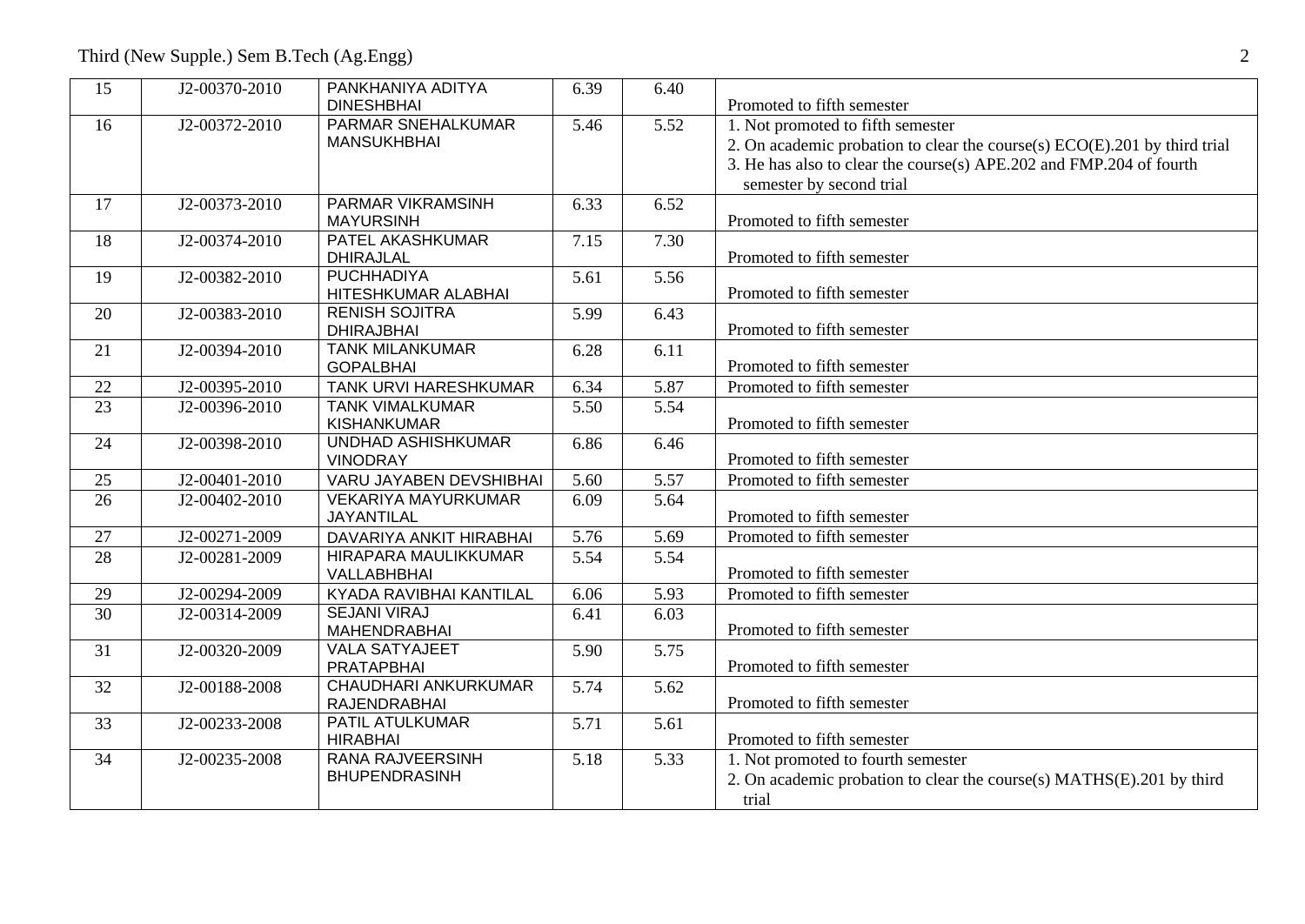| 35 | J2-00238-2008 | <b>RAVAL MEHULKUMAR</b><br><b>ISHWARBHAI</b>      | 4.38 | 4.98 | 1. Not promoted to fourth semester<br>2. On academic probation to clear the course(s) FMP.203, MATHS(E).201<br>and ECO(E).201 by third trial                                                               |
|----|---------------|---------------------------------------------------|------|------|------------------------------------------------------------------------------------------------------------------------------------------------------------------------------------------------------------|
| 36 | J2-00378-2010 | PATOLIYA KEYUR<br><b>JAYANTIBHAI</b>              | 6.20 | 5.99 | Promoted to fifth semester                                                                                                                                                                                 |
| 37 | J2-00381-2010 | PRAJAPATI DHAVAL<br><b>RATILAL</b>                | 5.78 | 5.66 | Promoted to fifth semester                                                                                                                                                                                 |
| 38 | J2-00404-2010 | <b>VINCHHI SHAILESHKUMAR</b><br>PARBATBHAI        | 5.91 | 5.66 | Promoted to fifth semester                                                                                                                                                                                 |
| 39 | J2-00406-2010 | ZAPADIYA MAHESHKUMAR<br><b>CHOTHABHAI</b>         | 5.68 | 5.75 | Promoted to fifth semester                                                                                                                                                                                 |
| 40 | JD2-0001-2011 | <b>BANDHIYA RAJESHKUMAR</b><br><b>DHARNATBHAI</b> | 6.49 | 6.49 | Promoted to fifth semester                                                                                                                                                                                 |
| 41 | JD2-0002-2011 | <b>DESAI AJITKUMAR</b><br><b>SHANKARBHAI</b>      | 6.56 | 6.56 | Promoted to fifth semester                                                                                                                                                                                 |
| 42 | JD2-0003-2011 | <b>JADAV SHAILESHKUMAR</b><br><b>KALUBHAI</b>     | 6.00 | 6.00 | 1. Not promoted to fifth semester<br>2. On academic probation to clear the course(s) MATHS(E).201 by third<br>trial                                                                                        |
| 43 | JD2-0005-2011 | PATEL DHANANJAY<br>PRAFULCHANDRA                  | 4.23 | 4.23 | 1. Not promoted to fourth semester<br>2. On academic probation to clear the course(s) FMP.201, FMP.203 and<br>MATHS(E).201 by third trial                                                                  |
| 44 | JD2-0006-2011 | PATEL SANDEEPKUMAR<br><b>BABUBHAI</b>             | 2.08 | 2.08 | 1. Not promoted to fourth semester<br>2. On academic probation to clear the course(s) FMP.201, FMP.203,<br>SWE.205, MATHS(E).201 and ECO(E).201 by third trial                                             |
| 45 | JD2-0007-2011 | TANK PANKAJ MANSUKHLAL                            | 5.15 | 5.15 | 1. Not promoted to fifth semester<br>2. On academic probation to clear the course(s) MATHS(E).201 by third<br>trial<br>3. He has also to clear the course(s) FMP.204 of fourth semester by second<br>trial |

No. JAU / REG / EXAM / T-3 / 5554-56 /2012 **REGISTRAR** Date : 03/09/2012

- 1. The Principal, College of Agril. Engg. & Tech., JAU, Junagadh (5 copies).
- 2. The Director of Students' Welfare, JAU, Junagadh.
- 3. Table- 4 of this branch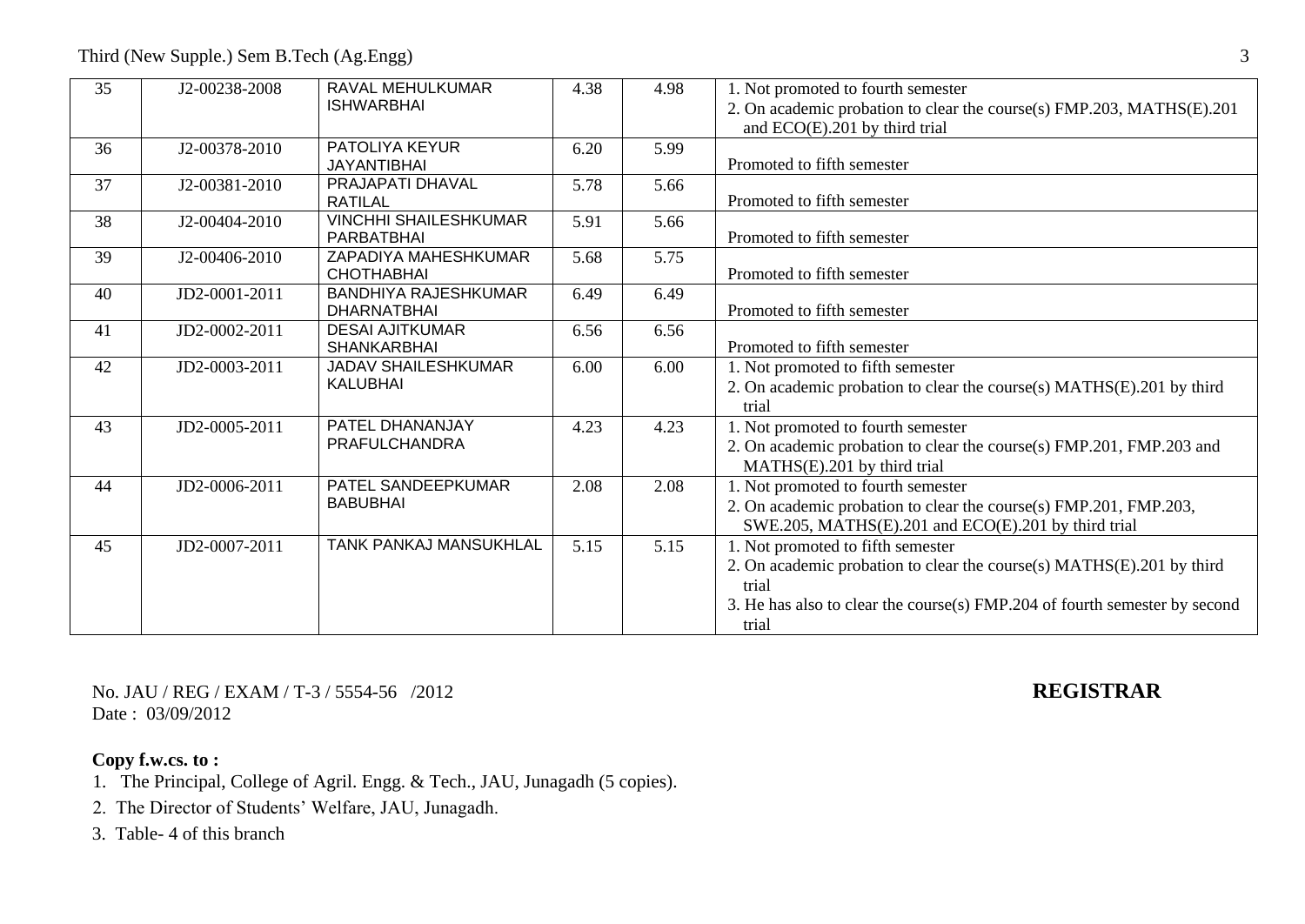

## **NOTIFICATION OF RESULT**

The result of **FOURTH (New Regular)** semester of **B.Tech. (Agril. Engg.)** degree course examination conducted by the Junagadh Agricultural University in the month of **JUNE-2012** at College of Agricultural Engineering & Technology, Junagadh is declared as under.

| <b>Seat</b><br>No. | <b>Registration</b><br><b>Number</b> | <b>Name</b>                                                   | G.P.A.<br>obtained (10.00 | C.G.P.A.<br>obtained    | <b>REMARKS</b>                                                                                              |
|--------------------|--------------------------------------|---------------------------------------------------------------|---------------------------|-------------------------|-------------------------------------------------------------------------------------------------------------|
|                    |                                      |                                                               | basis)                    | $(10.00 \text{ basis})$ |                                                                                                             |
|                    | J2-00327-2010                        | AMLANI NIKITA<br><b>CHHOTUBHAI</b>                            | 6.62                      | 6.88                    | Promoted to fifth semester                                                                                  |
| $\overline{2}$     | J2-00329-2010                        | <b>BHADANIYA</b><br><b>RAVIKUMAR</b><br><b>DHIRAJLAL</b>      | 5.63                      | 5.84                    | Promoted to fifth semester                                                                                  |
| $\overline{3}$     | J2-00330-2010                        | <b>BHAGVAN SINGH</b>                                          | 7.63                      | 7.75                    | Promoted to fifth semester                                                                                  |
| 4                  | J2-00333-2010                        | <b>CHANDEGARA</b><br><b>MAYURKUMAR</b><br><b>PARSHOTTAM</b>   | 7.85                      | 8.29                    | Promoted to fifth semester                                                                                  |
| 5                  | J2-00334-2010                        | <b>CHAUDHARY</b><br><b>JATINKUMAR</b><br><b>KANUBHAI</b>      | 6.34                      | 6.23                    | Promoted to fifth semester                                                                                  |
| 6                  | J2-00335-2010                        | <b>CHUAHAN</b><br><b>BHARGAVKUMAR</b><br><b>HARGOVINDBHAI</b> | 5.35                      | 5.56                    | 1. Promoted to fifth semester<br>2. On academic probation to clear the course(s) FMP.204 by second<br>trial |
| $\overline{7}$     | J2-00336-2010                        | CHAUHAN GOPAL<br><b>LALJIBHAI</b>                             | 5.88                      | 5.94                    | Promoted to fifth semester                                                                                  |
| 8                  | J2-00338-2010                        | <b>DANGAR DIVYESH</b><br><b>MENANDBHAI</b>                    | 6.62                      | 6.64                    | Promoted to fifth semester                                                                                  |
| 9                  | J2-00339-2010                        | <b>DAVARIYA</b><br><b>AMITKUMAR</b><br><b>LABHUBHAI</b>       | 7.04                      | 7.04                    | Promoted to fifth semester                                                                                  |
| 10                 | J2-00340-2010                        | <b>DEKIVADIYA</b><br><b>KISHANKUMAR</b><br><b>KANTILAL</b>    | 5.59                      | 5.75                    | 1. Promoted to fifth semester<br>2. On academic probation to clear the course(s) FMP.204 by second<br>trial |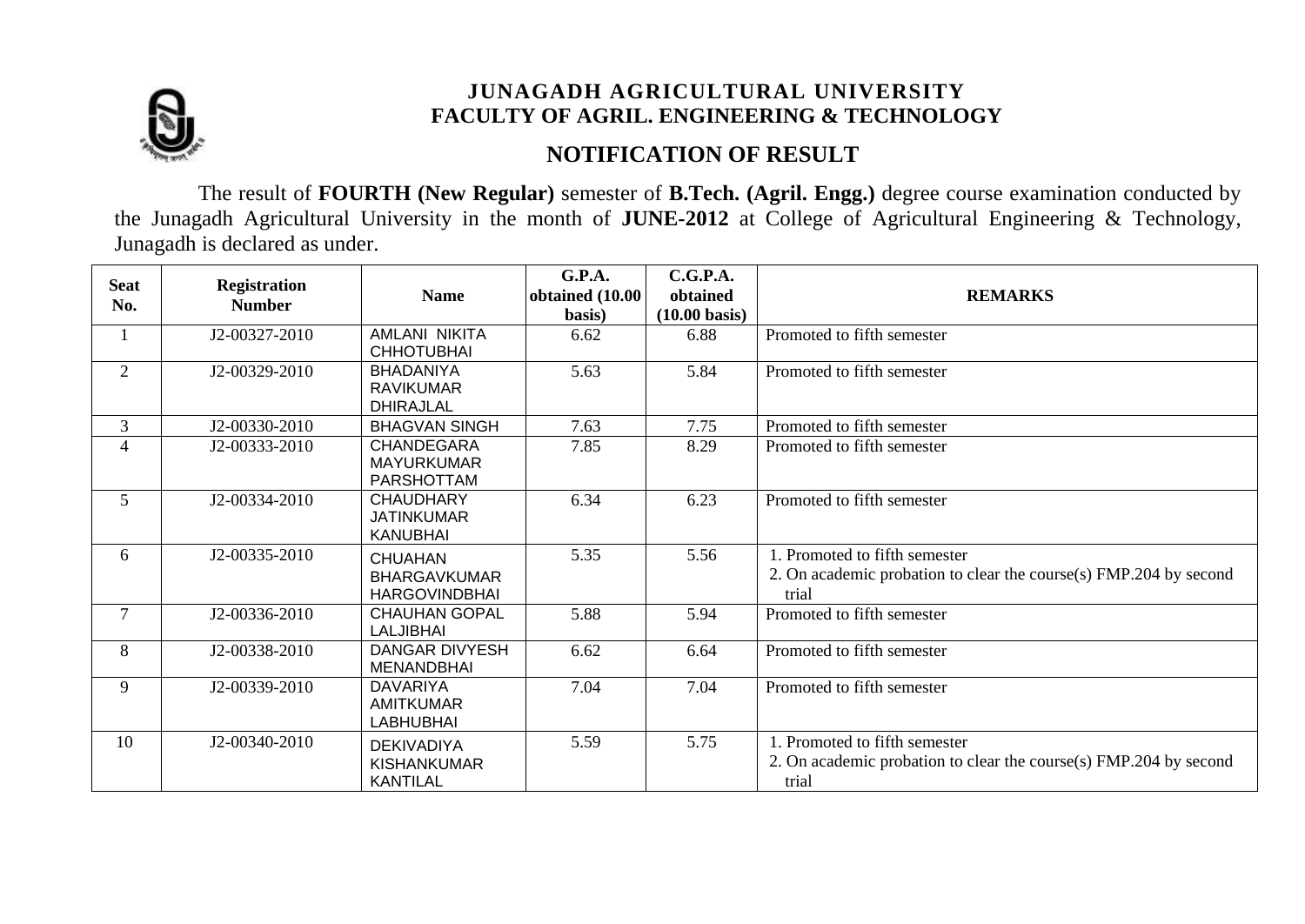| 11 | J2-00342-2010 | <b>DOBARIYA</b><br><b>DHAIVAT</b><br><b>BHIKHUBHAI</b>       | 5.94 | 5.79 | Promoted to fifth semester |
|----|---------------|--------------------------------------------------------------|------|------|----------------------------|
| 12 | J2-00344-2010 | <b>GADHIYA</b><br><b>MEHULBHAI</b><br><b>HARSUKHBHAI</b>     | 6.68 | 6.39 | Promoted to fifth semester |
| 13 | J2-00345-2010 | <b>GOHIL ANITABEN</b><br><b>PRATAPBHAI</b>                   | 6.50 | 6.62 | Promoted to fifth semester |
| 14 | J2-00346-2010 | <b>GONDALIYA</b><br><b>SAURABHKUMAR</b><br><b>CHANDUBHAI</b> | 6.88 | 6.77 | Promoted to fifth semester |
| 15 | J2-00347-2010 | <b>GOVANI</b><br><b>SAVANKUMAR</b><br><b>DHARMENDRABHAI</b>  | 6.65 | 6.27 | Promoted to fifth semester |
| 16 | J2-00348-2010 | <b>HEMANI JAGRUTI</b><br><b>MOHANBHAI</b>                    | 7.80 | 8.44 | Promoted to fifth semester |
| 17 | J2-00349-2010 | <b>HITESH BIJARNIYA</b>                                      | 8.05 | 8.49 | Promoted to fifth semester |
| 18 | J2-00351-2010 | <b>JINJUVADIA</b><br><b>PINTUBHAI</b><br><b>SHIVABHAI</b>    | 6.21 | 6.07 | Promoted to fifth semester |
| 19 | J2-00352-2010 | <b>KAMANI</b><br><b>BRIJESHKUMAR</b><br><b>HARSUKHLAL</b>    | 7.92 | 7.51 | Promoted to fifth semester |
| 20 | J2-00353-2010 | <b>KANSAGARA</b><br><b>PRATIKKUMAR</b><br><b>RAMNIKLAL</b>   | 5.82 | 5.99 | Promoted to fifth semester |
| 21 | J2-00354-2010 | <b>KHENI</b><br><b>ANKITKUMAR</b><br><b>BHIKHABHAI</b>       | 8.21 | 8.28 | Promoted to fifth semester |
| 22 | J2-00355-2010 | <b>KHUNT</b><br><b>PIYUSHKUMAR</b><br><b>SAVJIBHAI</b>       | 7.18 | 7.60 | Promoted to fifth semester |
| 23 | J2-00356-2010 | <b>KOTADIYA</b><br><b>SAVANKUMAR</b><br><b>RAMNIKLAL</b>     | 6.90 | 6.80 | Promoted to fifth semester |
| 24 | J2-00357-2010 | <b>KOTAK MEGHA</b><br>NARENDRABHAI                           | 6.69 | 6.59 | Promoted to fifth semester |
| 25 | J2-00358-2010 | <b>KOYANI BHAUTIK</b><br><b>RAMESHBHAI</b>                   | 6.91 | 6.47 | Promoted to fifth semester |
| 26 | J2-00359-2010 | <b>LIMBASIYA MAULIK</b><br><b>GANESHBHAI</b>                 | 6.62 | 6.39 | Promoted to fifth semester |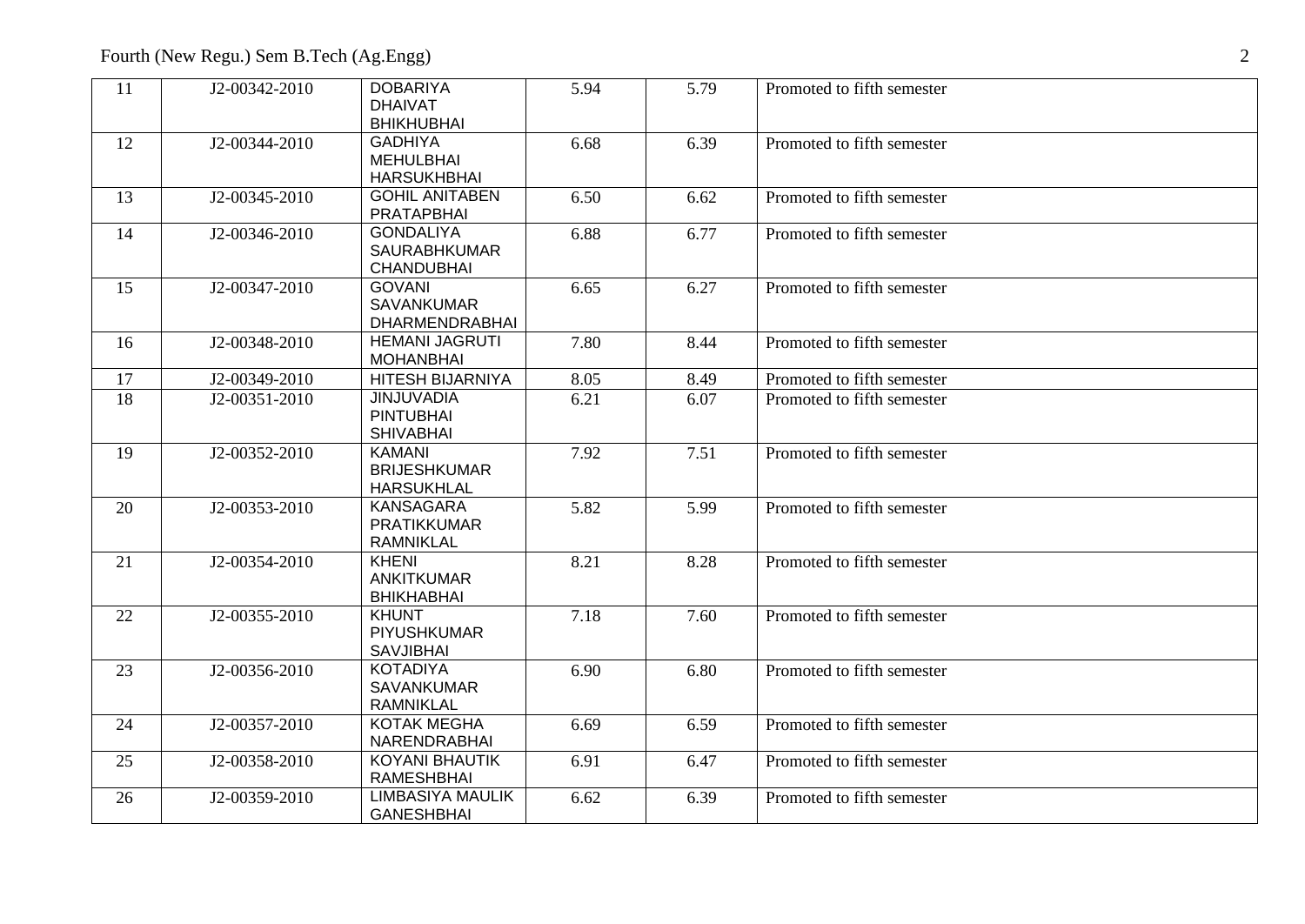| 27 | J2-00361-2010 | <b>MAKVANA</b><br><b>JALPABEN</b><br><b>GOVINDBHAI</b>    | 7.82 | 8.04 | Promoted to fifth semester                                                                                                                                                                                              |
|----|---------------|-----------------------------------------------------------|------|------|-------------------------------------------------------------------------------------------------------------------------------------------------------------------------------------------------------------------------|
| 28 | J2-00362-2010 | <b>MONPARA KRUNAL</b><br><b>MANUBHAI</b>                  | 7.98 | 8.18 | Promoted to fifth semester                                                                                                                                                                                              |
| 29 | J2-00363-2010 | <b>MONPARA</b><br><b>RAJDEEP</b><br><b>BHOVANBHAI</b>     | 7.67 | 7.98 | Promoted to fifth semester                                                                                                                                                                                              |
| 30 | J2-00365-2010 | <b>NAKUM JIGAR</b><br><b>JERAMBHAI</b>                    | 6.05 | 6.05 | Promoted to fifth semester                                                                                                                                                                                              |
| 31 | J2-00366-2010 | <b>NALIAPARA VIRAJ</b><br><b>ANILBHAI</b>                 | 5.97 | 6.34 | Promoted to fifth semester                                                                                                                                                                                              |
| 32 | J2-00367-2010 | NANDANIYA UDAY<br>LAKSHMANBHAI                            | 6.35 | 5.87 | Promoted to fifth semester                                                                                                                                                                                              |
| 33 | J2-00368-2010 | <b>NIMAVAT MAULIK</b><br><b>RAMESHCHANDRA</b>             | 6.24 | 5.87 | Promoted to fifth semester                                                                                                                                                                                              |
| 34 | J2-00369-2010 | PAMPANIYA ABHAY<br><b>KARSANBHAI</b>                      | 5.85 | 5.92 | Promoted to fifth semester                                                                                                                                                                                              |
| 35 | J2-00370-2010 | <b>PANKHANIYA</b><br><b>ADITYA</b><br><b>DINESHBHAI</b>   | 6.31 | 6.38 | Promoted to fifth semester                                                                                                                                                                                              |
| 36 | J2-00371-2010 | PARMAR AJAY<br><b>NATHALAL</b>                            | 7.00 | 7.25 | Promoted to fifth semester                                                                                                                                                                                              |
| 37 | J2-00372-2010 | <b>PARMAR</b><br><b>SNEHALKUMAR</b><br><b>MANSUKHBHAI</b> | 5.26 | 5.45 | 1. Not promoted to fifth semester<br>2. On academic probation to clear the course(s) APE.202 and<br>FMP.204 by second trial<br>3. He has also to clear the course(s) $ECO(E)$ . 201 of third semester by<br>third trial |
| 38 | J2-00373-2010 | <b>PARMAR</b><br><b>VIKRAMSINH</b><br><b>MAYURSINH</b>    | 6.03 | 6.39 | Promoted to fifth semester                                                                                                                                                                                              |
| 39 | J2-00374-2010 | <b>PATEL</b><br><b>AKASHKUMAR</b><br><b>DHIRAJLAL</b>     | 7.21 | 7.27 | Promoted to fifth semester                                                                                                                                                                                              |
| 40 | J2-00376-2010 | <b>PATEL</b><br><b>BHAVINIKUMARI</b><br><b>VENILAL</b>    | 7.56 | 7.80 | Promoted to fifth semester                                                                                                                                                                                              |
| 41 | J2-00379-2010 | <b>PITHIYA</b><br><b>BHAVESHKUMAR</b><br><b>HAMIRBHAI</b> | 6.82 | 6.90 | Promoted to fifth semester                                                                                                                                                                                              |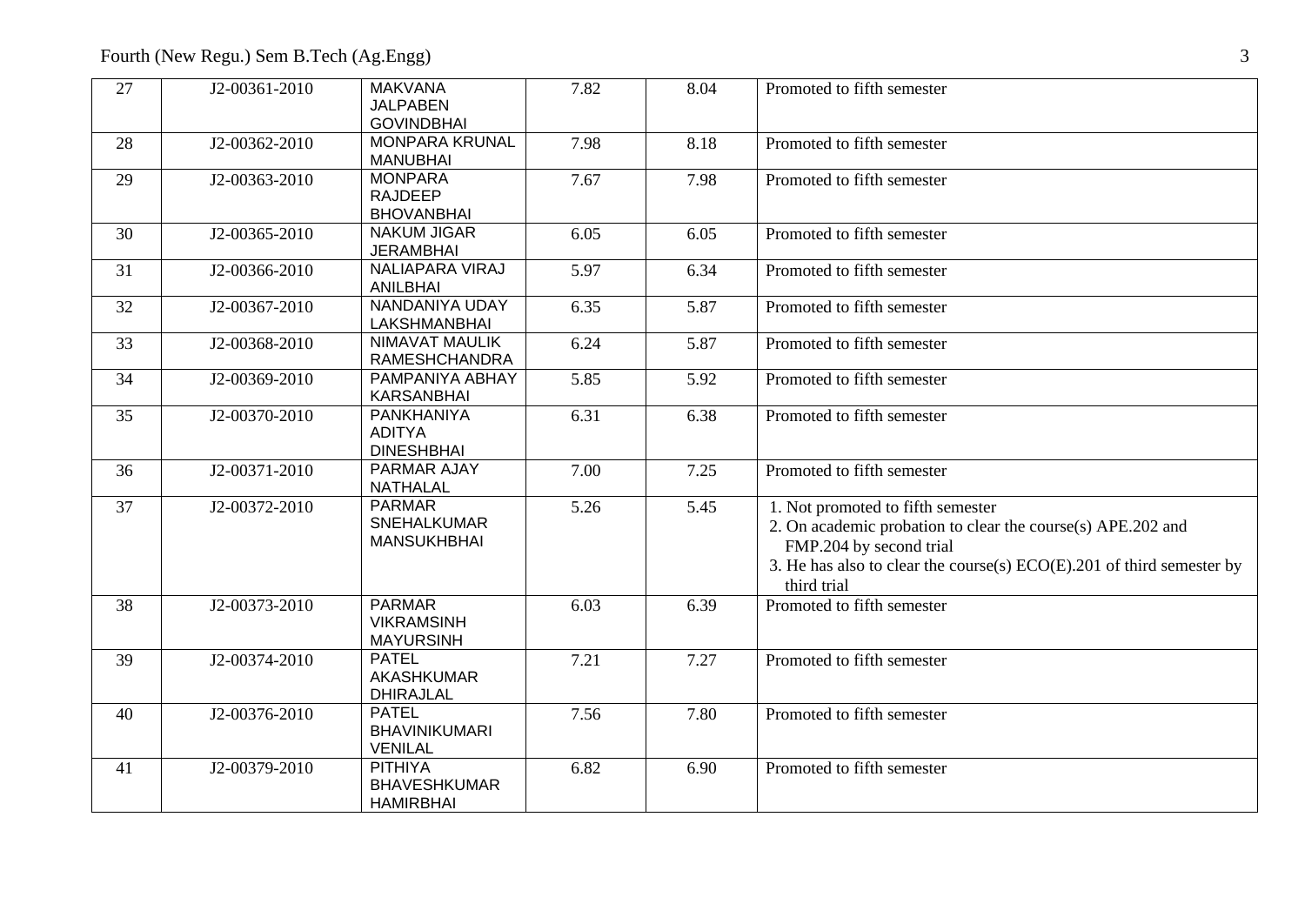| 42              | J2-00380-2010 | POSHIYA PULKIT<br><b>MAHESHBHAI</b>                       | 5.94 | 5.93 | Promoted to fifth semester                                                                                  |
|-----------------|---------------|-----------------------------------------------------------|------|------|-------------------------------------------------------------------------------------------------------------|
| 43              | J2-00382-2010 | <b>PUCHHADIYA</b><br><b>HITESHKUMAR</b><br><b>ALABHAI</b> | 5.80 | 5.62 | Promoted to fifth semester                                                                                  |
| 44              | J2-00383-2010 | <b>RENISH SOJITRA</b>                                     | 6.38 | 6.42 | Promoted to fifth semester                                                                                  |
| 45              | J2-00386-2010 | <b>RUPARELIYA</b><br>PIYUSHKUMAR<br><b>ARVINDBHAI</b>     | 6.98 | 7.03 | Promoted to fifth semester                                                                                  |
| 46              | J2-00387-2010 | <b>SATASIYA</b><br><b>VIVEKKUMAR</b><br><b>DAYABHAI</b>   | 7.55 | 7.63 | Promoted to fifth semester                                                                                  |
| 47              | J2-00389-2010 | <b>SAVANI FALGUNI</b><br><b>KALUBHAI</b>                  | 7.34 | 7.83 | Promoted to fifth semester                                                                                  |
| 48              | J2-00391-2010 | <b>SOLANKI</b><br><b>BALDEVKUMAR</b><br><b>BHIKHABHAI</b> | 7.05 | 7.30 | Promoted to fifth semester                                                                                  |
| 49              | J2-00392-2010 | <b>SOLANKI NILESH</b><br><b>PUNJABHAI</b>                 | 6.61 | 6.90 | Promoted to fifth semester                                                                                  |
| 50              | J2-00393-2010 | <b>SORATHIYA JANKI</b><br><b>RAMJIBHAI</b>                | 7.73 | 7.27 | Promoted to fifth semester                                                                                  |
| 51              | J2-00394-2010 | <b>TANK</b><br><b>MILANKUMAR</b><br><b>GOPALBHAI</b>      | 6.68 | 6.25 | Promoted to fifth semester                                                                                  |
| 52              | J2-00395-2010 | <b>TANK URVI</b><br><b>HARESHKUMAR</b>                    | 6.17 | 5.94 | Promoted to fifth semester                                                                                  |
| 53              | J2-00396-2010 | <b>TANK</b><br><b>VIMALKUMAR</b><br><b>KISHANKUMAR</b>    | 5.56 | 5.54 | 1. Promoted to fifth semester<br>2. On academic probation to clear the course(s) APE.202 by second<br>trial |
| 54              | J2-00398-2010 | <b>UNDHAD</b><br><b>ASHISHKUMAR</b><br><b>VINODRAY</b>    | 6.05 | 6.36 | Promoted to fifth semester                                                                                  |
| 55              | J2-00399-2010 | <b>UTKARSH KUMAR</b>                                      | 8.80 | 8.95 | Promoted to fifth semester                                                                                  |
| $\overline{56}$ | J2-00400-2010 | <b>VAGHELA</b><br><b>ALPESHKUMAR</b><br><b>RAMESHBHAI</b> | 6.25 | 6.48 | Promoted to fifth semester                                                                                  |
| 57              | J2-00402-2010 | <b>VEKARIYA</b><br><b>MAYURKUMAR</b><br>JAYANTILAL        | 6.04 | 5.74 | Promoted to fifth semester                                                                                  |
| 58              | J2-00403-2010 | <b>VIDHANI NISHA</b><br><b>SUNILKUMAR</b>                 | 6.28 | 6.48 | Promoted to fifth semester                                                                                  |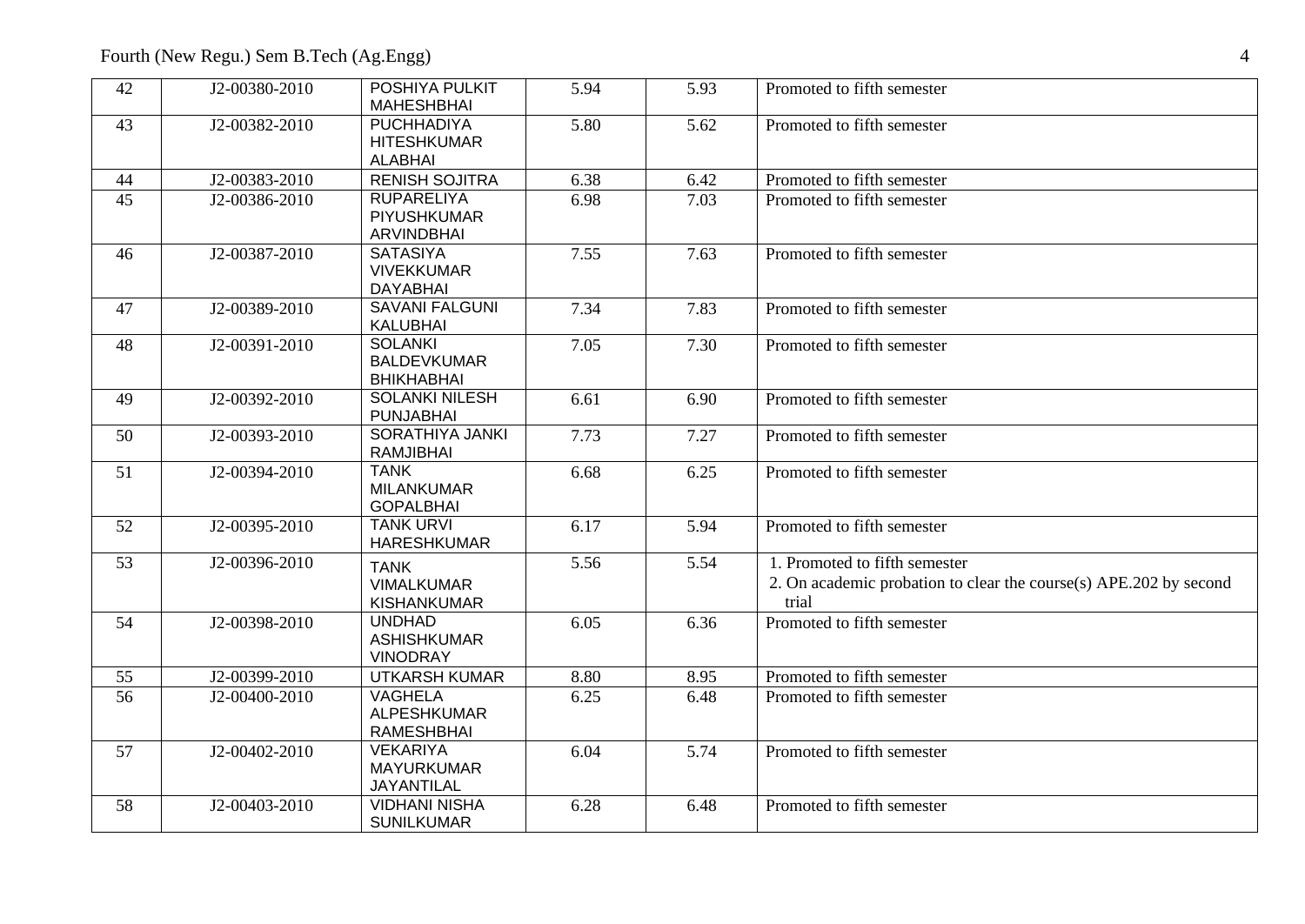| 59 | J2-00378-2010       | PATOLIYA KEYUR<br><b>JAYANTIBHAI</b>                        | 5.98              | 5.99 | Promoted to fifth semester                                                                                                       |
|----|---------------------|-------------------------------------------------------------|-------------------|------|----------------------------------------------------------------------------------------------------------------------------------|
| 60 | J2-00381-2010       | PRAJAPATI<br><b>DHAVAL RATILAL</b>                          | 5.57              | 5.64 | 1. Promoted to fifth semester<br>2. On academic probation to clear the course(s) FMP.204 by second<br>trial                      |
| 61 | J2-00404-2010       | <b>VINCHHI</b><br><b>SHAILESHKUMAR</b><br>PARBATBHAI        | 4.95              | 5.48 | 1. Promoted to fifth semester<br>2. On academic probation to clear the course(s) APE.202, FMP.204<br>and APE.206 by second trial |
| 62 | $J2 - 00406 - 2010$ | ZAPADIYA<br><b>MAHESHKUMAR</b><br><b>CHOTHABHAI</b>         | $\overline{5.49}$ | 5.69 | 1. Promoted to fifth semester<br>2. On academic probation to clear the course(s) FMP.204 by second<br>trial                      |
| 63 | J2-00269-2009       | <b>DADHANIYA</b><br>PARASKUMAR<br><b>BHAGAVANJI</b>         | 6.20              | 6.82 | Promoted to fifth semester                                                                                                       |
| 64 | J2-00271-2009       | <b>DAVARIYA ANKIT</b><br><b>HIRABHAI</b>                    | 5.35              | 5.60 | 1. Promoted to fifth semester<br>2. On academic probation to clear the course(s) FMP.204 by second<br>trial                      |
| 65 | J2-00281-2009       | <b>HIRAPARA</b><br><b>MAULIKKUMAR</b><br>VALLABHBHAI        | 5.30              | 5.48 | 1. Promoted to fifth semester<br>2. On academic probation to clear the course(s) FMP.202 and<br>FMP.204 by second trial          |
| 66 | J2-00294-2009       | <b>KYADA RAVIBHAI</b><br><b>KANTILAL</b>                    | 5.69              | 5.87 | Promoted to fifth semester                                                                                                       |
| 67 | J2-00314-2009       | <b>SEJANI VIRAJ</b><br><b>MAHENDRABHAI</b>                  | 6.18              | 6.06 | Promoted to fifth semester                                                                                                       |
| 68 | J2-00320-2009       | <b>VALA SATYAJEET</b><br><b>PRATAPBHAI</b>                  | 5.37              | 5.65 | 1. Promoted to fifth semester<br>2. On academic probation to clear the course(s) FMP.204 by second<br>trial                      |
| 69 | J2-00188-2008       | <b>CHAUDHARI</b><br><b>ANKURKUMAR</b><br>RAJENDRABHAI       | 5.08              | 5.48 | 1. Promoted to fifth semester<br>2. On academic probation to clear the course(s) SWE.204 and<br>FMP.204 by second trial          |
| 70 | J2-00233-2008       | PATIL ATULKUMAR<br><b>HIRABHAI</b>                          | 5.08              | 5.47 | 1. Promoted to fifth semester<br>2. On academic probation to clear the course(s) FMP.204 by second<br>trial                      |
| 71 | JD2-0001-2011       | <b>BANDHIYA</b><br><b>RAJESHKUMAR</b><br><b>DHARNATBHAI</b> | 7.09              | 6.79 | Promoted to fifth semester                                                                                                       |
| 72 | JD2-0002-2011       | <b>DESAI AJITKUMAR</b><br><b>SHANKARBHAI</b>                | 6.54              | 6.55 | Promoted to fifth semester                                                                                                       |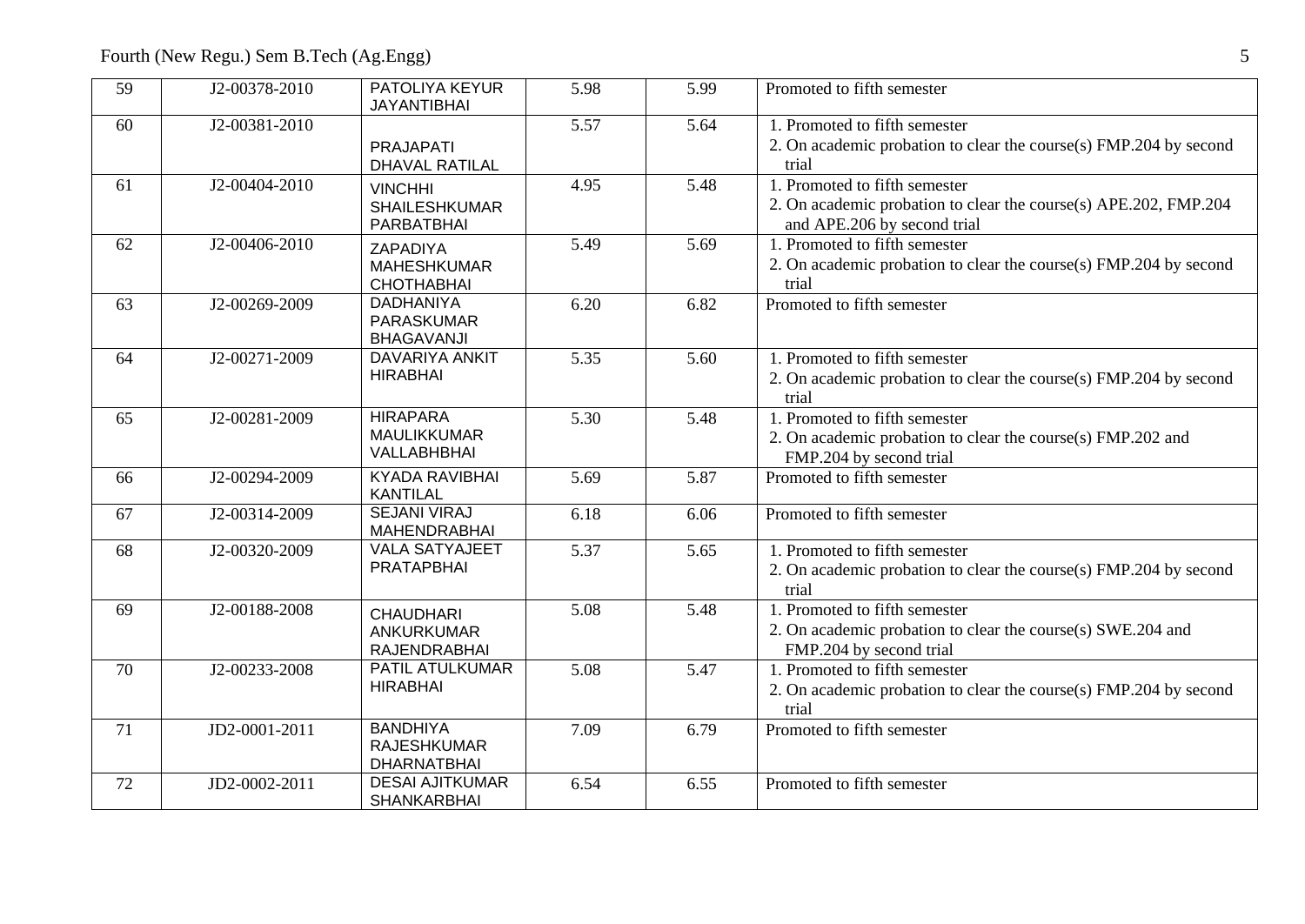Fourth (New Regu.) Sem B.Tech (Ag.Engg) 6

| 73 | JD2-0003-2011       | <b>JADAV</b><br><b>SHAILESHKUMAR</b><br>KALUBHAI        | 5.69 | 5.85 | Promoted to fifth semester                                                                                                                                                                                |
|----|---------------------|---------------------------------------------------------|------|------|-----------------------------------------------------------------------------------------------------------------------------------------------------------------------------------------------------------|
| 74 | $JD2 - 0004 - 2011$ | <b>PATEL DHAIWAT</b><br><b>MANOJKUMAR</b>               | 6.34 | 6.38 | Promoted to fifth semester                                                                                                                                                                                |
| 75 | JD2-0007-2011       | <b>TANK PANKAJ</b><br><b>MANSUKHLAL</b>                 | 5.19 | 5.17 | 1. Not promoted to fifth semester<br>2. On academic probation to clear the course(s) FMP.204 by second<br>trial<br>3. He has also to clear the course(s) MATHS(E).201 of third semester<br>by third trial |
| 76 | J2-00328-2010       | <b>BADIYAVADRA</b><br><b>PUNAM</b><br><b>RAJSHIBHAI</b> | 5.18 | 5.39 | 1. Promoted to fifth semester<br>2. On academic probation to clear the course(s) SWE.204 and<br>FMP.204 by second trial                                                                                   |
| 77 | J2-00401-2010       | VARU JAYABEN<br><b>DEVSHIBHAI</b>                       | 5.65 | 5.59 | Promoted to fifth semester                                                                                                                                                                                |

No. JAU / REG / EXAM / T-3 / 5557-59 /2012 **REGISTRAR** Date : 03/09/2012.

### **Copy f.w.cs. to :**

1. The Principal, College of Agril. Engg. & Tech., JAU, Junagadh (5 copies).

2. The Director of Students' Welfare, JAU, Junagadh.

3. Table- 4 of this branch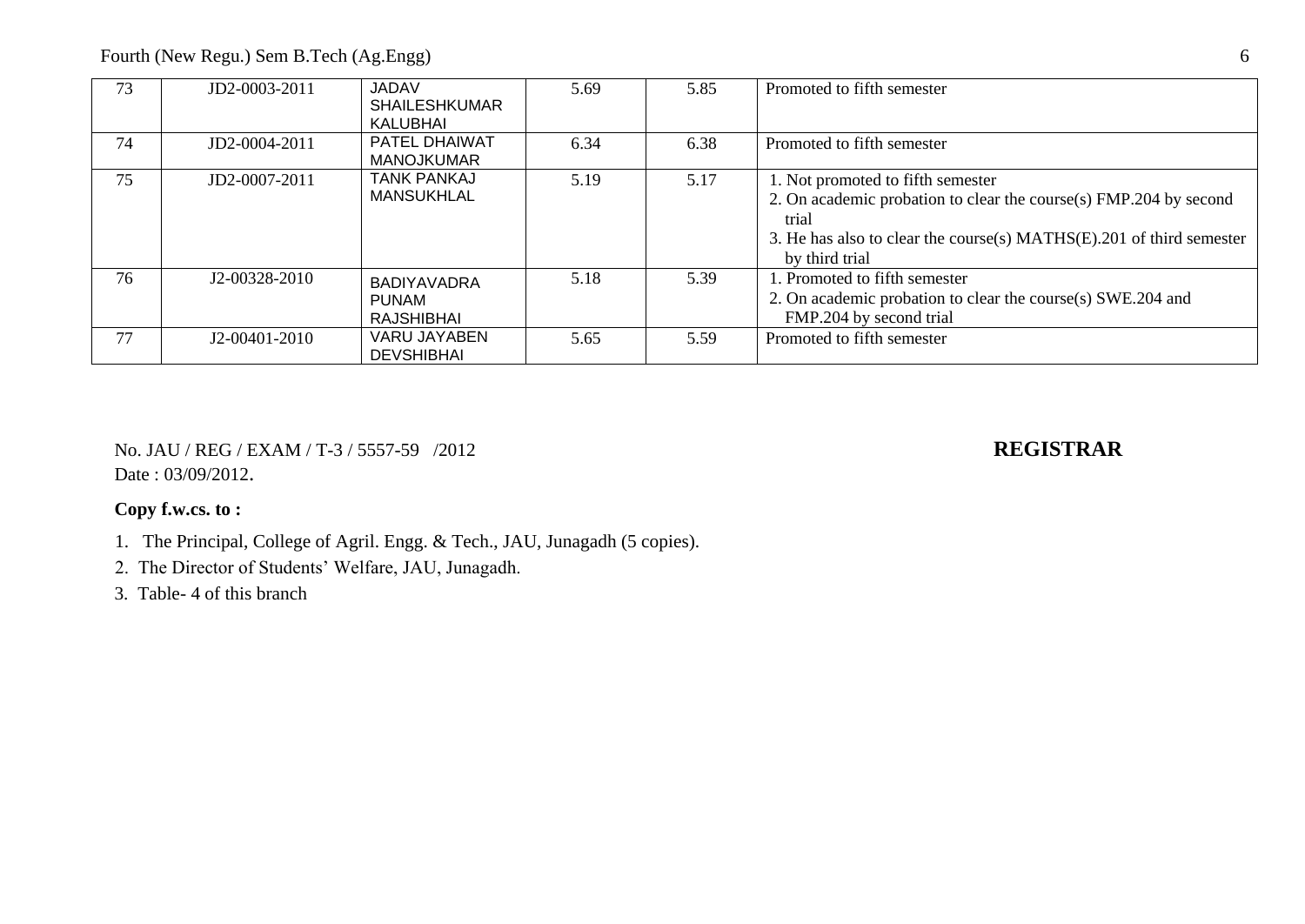

# **NOTIFICATION OF RESULT**

The result of **FIFTH (New Supple.)** semester of **B.Tech. (Agril. Engg.)** degree course examination conducted by the Junagadh Agricultural University in the month of **JUNE-2012** at College of Agricultural Engineering & Technology, Junagadh is declared as under.

| <b>Seat No.</b> | <b>Registration Number</b> | <b>Name</b>                           | <b>G.P.A.</b><br>obtained<br>(10.00)<br>basis) | C.G.P.A.<br>obtained (10.00<br>basis) | <b>REMARKS</b>                                                                                                                                                                                      |
|-----------------|----------------------------|---------------------------------------|------------------------------------------------|---------------------------------------|-----------------------------------------------------------------------------------------------------------------------------------------------------------------------------------------------------|
|                 | J2-00305-2009              | PRAJAPATI AMITKUMAR<br>PRAHLADBHAI    | 5.26                                           | 5.57                                  | Promoted to seventh semester                                                                                                                                                                        |
| ◠               | J2-00217-2008              | <b>KATARIA NEEL</b><br><b>PRAKASH</b> | 5.54                                           | 5.55                                  | 1. Not promoted to seventh semester<br>2. On academic probation to clear the course(s) FMP.305 by third trial<br>3. He has also to clear the course(s) SWE.304 of sixth semester by<br>second trial |

No. JAU / REG / EXAM / T-3 /5560-62 /2012 **REGISTRAR** Date: 03/09/2012.

- 1. The Principal, College of Agril. Engg. & Tech., JAU, Junagadh (5 copies).
- 2. The Director of Students' Welfare, JAU, Junagadh.
- 3. Table- 4 of this branch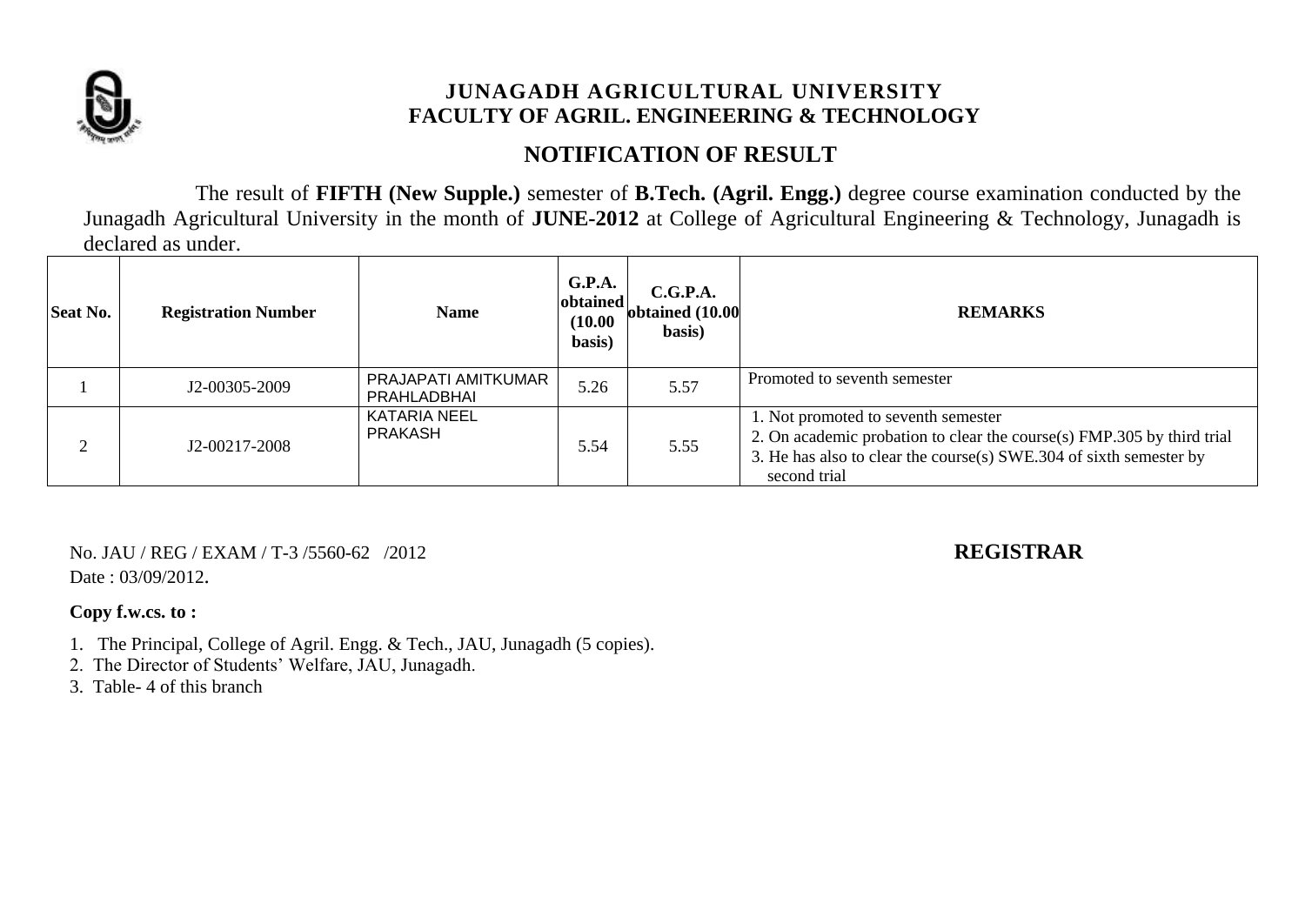

## **NOTIFICATION OF RESULT**

The result of **SIXTH (New Regular)** semester of **B.Tech. (Agril. Engg.)** degree course examination conducted by the Junagadh Agricultural University in the month of **JUNE-2012** at College of Agricultural Engineering & Technology, Junagadh is declared as under.

| <b>Seat No.</b> | <b>Registration Number</b> | <b>Name</b>                                              | G.P.A.<br>obtained<br>$(10.00 \text{ basis})$ | C.G.P.A.<br>obtained (10.00<br>basis) | <b>REMARKS</b>               |
|-----------------|----------------------------|----------------------------------------------------------|-----------------------------------------------|---------------------------------------|------------------------------|
|                 | J2-00254-2009              | ADITYA JANGIR                                            | 8.06                                          | 8.10                                  | Promoted to seventh semester |
| $\overline{2}$  | J2-00255-2009              | AJUDIYA BHAVIN<br><b>HEMANTBHAI</b>                      | 6.95                                          | 6.73                                  | Promoted to seventh semester |
| $\mathfrak{Z}$  | J2-00256-2009              | AMAL DIVYA<br><b>GOVINDBHAI</b>                          | 7.39                                          | 6.24                                  | Promoted to seventh semester |
| $\overline{4}$  | J2-00257-2009              | AMIPARA CHIRAG<br><b>DEVRAJBHAI</b>                      | 8.11                                          | 7.98                                  | Promoted to seventh semester |
| 5 <sup>5</sup>  | J2-00258-2009              | ARDESHANA RAJ<br><b>GIRISHBHAI</b>                       | 5.75                                          | 6.12                                  | Promoted to seventh semester |
| 6               | J2-00259-2009              | <b>BARAD DARSHANA</b><br><b>GOVINDBHAI</b>               | 7.09                                          | 6.45                                  | Promoted to seventh semester |
| $\overline{7}$  | J2-00261-2009              | <b>BHATU HINABEN</b><br><b>MARAKHI</b>                   | 7.98                                          | 6.79                                  | Promoted to seventh semester |
| 8               | J2-00262-2009              | <b>CHANDERA KAPIL</b><br><b>MERAMANBHAI</b>              | 7.66                                          | 7.65                                  | Promoted to seventh semester |
| 9               | J2-00263-2009              | <b>CHATRABHUJI</b><br><b>ANKITA VINODRAY</b>             | 7.29                                          | 6.64                                  | Promoted to seventh semester |
| 10              | J2-00265-2009              | <b>CHAUHAN</b><br>PRANAVKUMAR<br><b>SAMATSINH</b>        | 7.17                                          | 7.18                                  | Promoted to seventh semester |
| 11              | J2-00266-2009              | <b>CHAVDA</b><br><b>JAYPALSINH</b><br><b>MAHOBATSINH</b> | 6.90                                          | 6.87                                  | Promoted to seventh semester |
| 12              | J2-00267-2009              | <b>CHHEL BILAL</b><br><b>ALIMOHAMAD</b>                  | 7.78                                          | 7.18                                  | Promoted to seventh semester |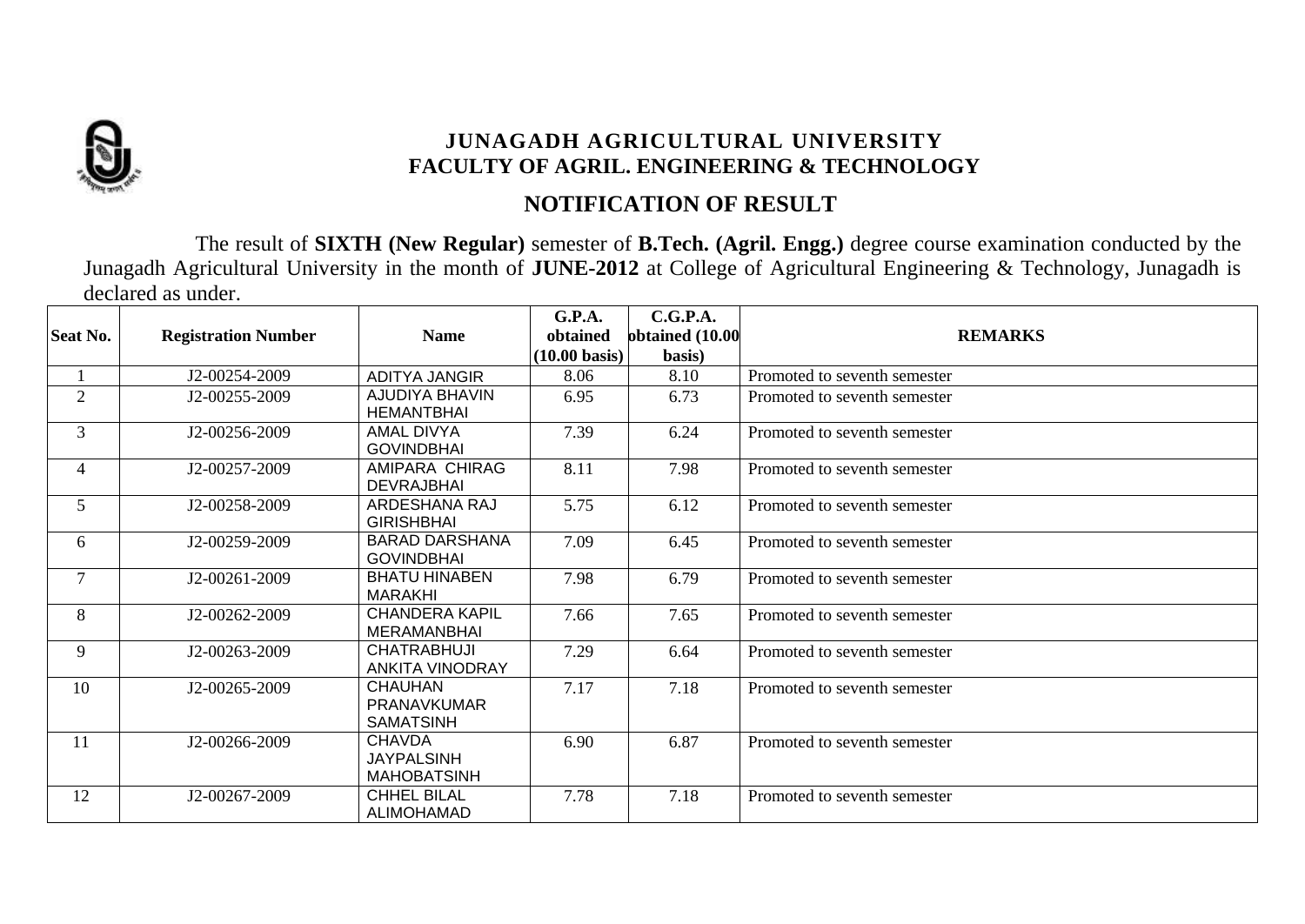Sixth (New Regu.) Sem B.Tech (Ag.Engg)

| 13 | J2-00268-2009 | <b>CHOVATIYA</b><br><b>MAYURKUMAR</b>                         | 7.06 | 6.64 | Promoted to seventh semester |
|----|---------------|---------------------------------------------------------------|------|------|------------------------------|
|    |               | <b>KANTILAL</b>                                               |      |      |                              |
| 14 | J2-00272-2009 | <b>DEVANI BANSEE</b><br><b>MANOJBHAI</b>                      | 8.38 | 8.00 | Promoted to seventh semester |
| 15 | J2-00273-2009 | <b>DHANANI NIKUNJ</b><br><b>VITTHALBHAI</b>                   | 7.11 | 6.77 | Promoted to seventh semester |
| 16 | J2-00274-2009 | <b>DODIYA</b><br><b>DIVYESHKUMAR</b><br><b>NATHUBHAI</b>      | 6.59 | 6.36 | Promoted to seventh semester |
| 17 | J2-00275-2009 | <b>DUMADIYA</b><br><b>JAYSUKH</b><br><b>MAVJIBHAI</b>         | 6.54 | 6.53 | Promoted to seventh semester |
| 18 | J2-00276-2009 | <b>GAJERA</b><br><b>KEVALKUMAR</b><br><b>GANAPATBHAI</b>      | 7.44 | 6.99 | Promoted to seventh semester |
| 19 | J2-00277-2009 | <b>GAURAV BHASKAR</b>                                         | 6.88 | 6.78 | Promoted to seventh semester |
| 20 | J2-00278-2009 | <b>GAUTAM KUMAR</b>                                           | 7.79 | 7.58 | Promoted to seventh semester |
| 21 | J2-00279-2009 | <b>GEDIA</b><br>DHANANJAYKUMAR<br><b>BHIKHUBHAI</b>           | 7.31 | 6.90 | Promoted to seventh semester |
| 22 | J2-00280-2009 | <b>GONDALIYA TULSI</b><br><b>RAMNIKLAL</b>                    | 6.25 | 5.74 | Promoted to seventh semester |
| 23 | J2-00282-2009 | <b>JADAV</b><br><b>CHIRAGKUMAR</b><br><b>BHIKHUBHAI</b>       | 5.43 | 6.09 | Promoted to seventh semester |
| 24 | J2-00283-2009 | <b>JETHAVA ANKIT</b><br><b>VITTHALBHAI</b>                    | 6.38 | 6.29 | Promoted to seventh semester |
| 25 | J2-00284-2009 | <b>JETHVA</b><br><b>MEHULKUMAR</b><br><b>HARSUKHBHAI</b>      | 7.46 | 6.96 | Promoted to seventh semester |
| 26 | J2-00285-2009 | <b>JOSHI SMITABEN</b><br>PANKAJKUMAR                          | 6.63 | 6.26 | Promoted to seventh semester |
| 27 | J2-00286-2009 | <b>JOTAVA</b><br><b>AJAYKUMAR</b><br>KARSHANBHAI              | 6.18 | 6.12 | Promoted to seventh semester |
| 28 | J2-00289-2009 | <b>KALTHIYA</b><br><b>HARSHADKUMAR</b><br><b>RANCHHODBHAI</b> | 6.29 | 6.23 | Promoted to seventh semester |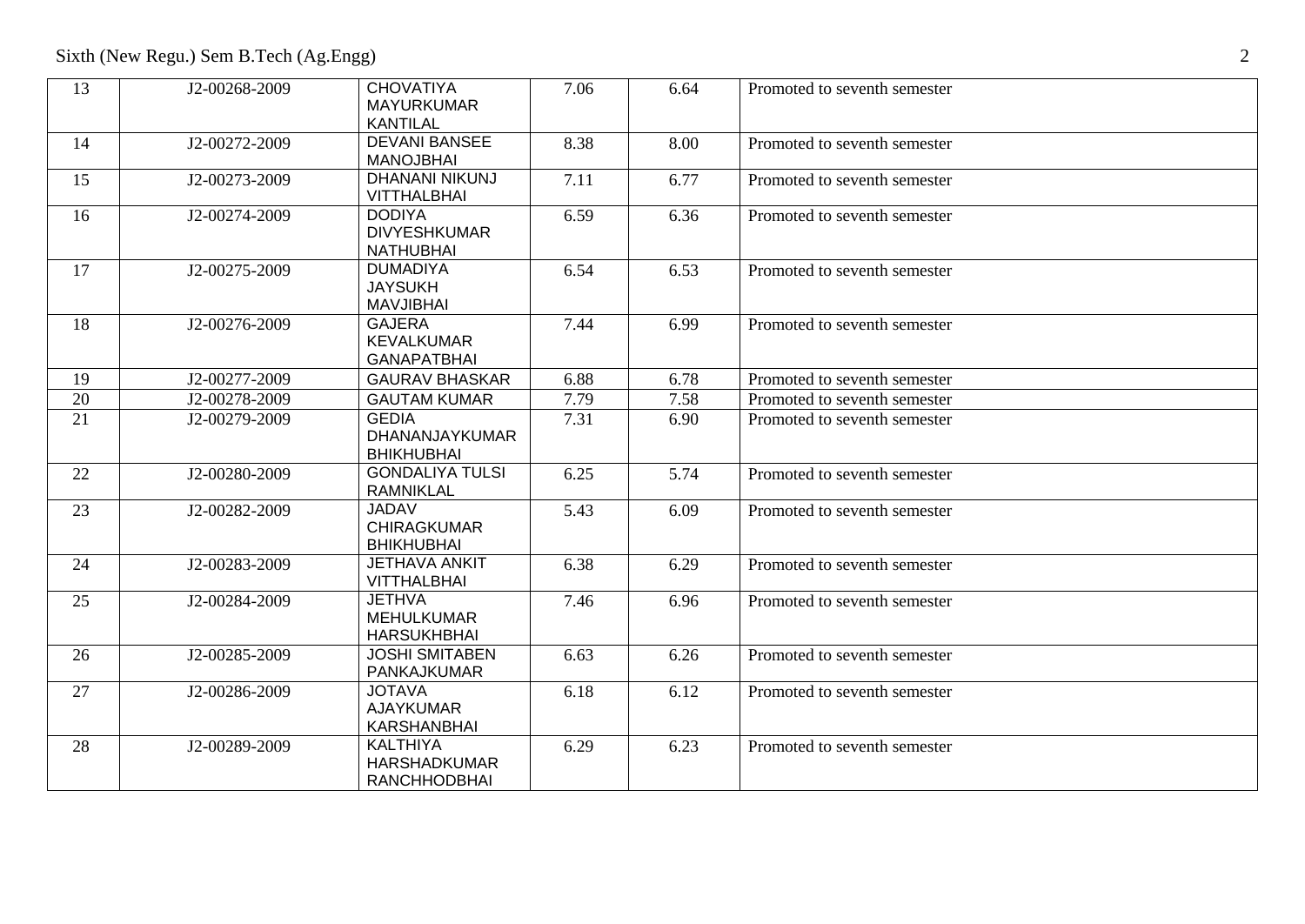Sixth (New Regu.) Sem B.Tech (Ag.Engg) 3

| 29              | J2-00290-2009 | KANZARIYA JAYDEV<br><b>GANGARAMBHAI</b>                   | 5.85 | 6.18 | 1. Promoted to seventh semester<br>2. On academic probation to clear the course(s) SWE.304 by second<br>trial |
|-----------------|---------------|-----------------------------------------------------------|------|------|---------------------------------------------------------------------------------------------------------------|
| 30              | J2-00291-2009 | <b>KARTAR SINGH</b>                                       | 7.08 | 6.98 | Promoted to seventh semester                                                                                  |
| $\overline{31}$ | J2-00293-2009 | <b>KSHITIJ JOHARI</b>                                     | 8.10 | 8.04 | Promoted to seventh semester                                                                                  |
| $\overline{32}$ | J2-00295-2009 | <b>LADANI</b><br><b>BHAVINKUMAR</b><br><b>MOHANLAL</b>    | 6.95 | 7.30 | Promoted to seventh semester                                                                                  |
| 33              | J2-00296-2009 | <b>MAKWANA AJAY</b><br><b>DILIPKUMAR</b>                  | 7.57 | 7.53 | Promoted to seventh semester                                                                                  |
| 34              | J2-00297-2009 | <b>MODHAWADIYA</b><br><b>VALIBEN</b><br><b>HARDASBHAI</b> | 8.13 | 7.20 | Promoted to seventh semester                                                                                  |
| 35              | J2-00298-2009 | <b>ODEDARA MOHIT</b><br>MERAMANBHAI                       | 6.19 | 6.51 | Promoted to seventh semester                                                                                  |
| $\overline{36}$ | J2-00300-2009 | PAMPANIYA<br><b>NIRAVKUMAR</b><br>KARASHANBHAI            | 6.51 | 6.16 | Promoted to seventh semester                                                                                  |
| 37              | J2-00301-2009 | <b>PARAMAR</b><br><b>KIRANKUMAR</b><br><b>GALABABHAI</b>  | 6.53 | 6.19 | Promoted to seventh semester                                                                                  |
| 38              | J2-00302-2009 | PARMESH KUMAR<br><b>JATAV</b>                             | 6.91 | 6.81 | Promoted to seventh semester                                                                                  |
| 39              | J2-00303-2009 | <b>PATEL</b><br><b>JAYESHKUMAR</b><br>JADAVJIBHAI         | 6.36 | 6.56 | Promoted to seventh semester                                                                                  |
| 40              | J2-00304-2009 | <b>PETHANI</b><br><b>TARUNAGAURI</b><br><b>RAMESHBHAI</b> | 7.39 | 7.01 | Promoted to seventh semester                                                                                  |
| 41              | J2-00306-2009 | <b>RAM</b><br>VAIBHAVKUMAR<br><b>MALDEBHAI</b>            | 7.67 | 7.38 | Promoted to seventh semester                                                                                  |
| 42              | J2-00307-2009 | RAVAIYA JAYADIP<br><b>VINODRAI</b>                        | 7.49 | 6.60 | Promoted to seventh semester                                                                                  |
| 43              | J2-00308-2009 | RAVAL DARSHANA<br><b>BIPINCHANDRA</b>                     | 7.04 | 6.25 | Promoted to seventh semester                                                                                  |
| 44              | J2-00309-2009 | <b>RUDANI</b><br>SANJEEVKUMAR<br><b>AMRUTKUMAR</b>        | 7.76 | 7.50 | Promoted to seventh semester                                                                                  |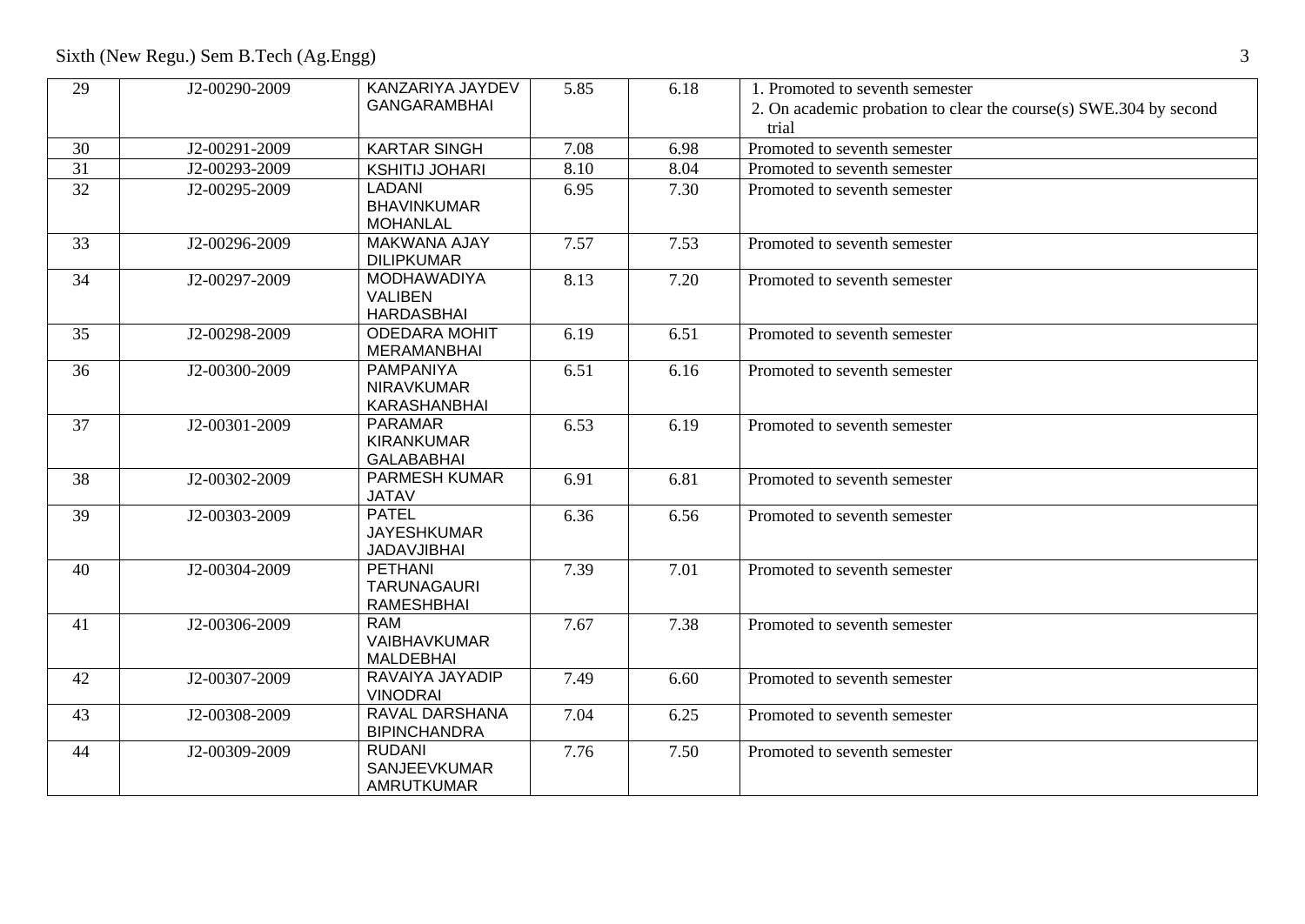Sixth (New Regu.) Sem B.Tech (Ag.Engg) 4

| 45 | J2-00310-2009 | <b>RUDANI</b><br><b>TARUNKUMAR</b><br>CHANDRAKANT        | 7.11 | 6.78 | Promoted to seventh semester                                                                                  |
|----|---------------|----------------------------------------------------------|------|------|---------------------------------------------------------------------------------------------------------------|
| 46 | J2-00312-2009 | SAVALIYA GAUTAM<br>CHATRABHUJ                            | 6.30 | 6.08 | Promoted to seventh semester                                                                                  |
| 47 | J2-00313-2009 | <b>SAVALIYA KEVIN</b><br>VITHALBHAI                      | 6.97 | 6.80 | Promoted to seventh semester                                                                                  |
| 48 | J2-00315-2009 | <b>SHIVA HOLKER</b>                                      | 7.87 | 8.38 | Promoted to seventh semester                                                                                  |
| 49 | J2-00316-2009 | <b>SUVAGIYA</b><br><b>DHAVALKUMAR</b><br><b>JENTILAL</b> | 6.77 | 6.55 | Promoted to seventh semester                                                                                  |
| 50 | J2-00317-2009 | <b>THANKI JANKI</b><br><b>JITENDRA</b>                   | 8.20 | 7.97 | Promoted to seventh semester                                                                                  |
| 51 | J2-00318-2009 | <b>VAGHASIYA</b><br><b>DHAVAL</b><br><b>SURESHKUMAR</b>  | 7.10 | 6.85 | Promoted to seventh semester                                                                                  |
| 52 | J2-00319-2009 | <b>VAGHASIYA JAYDIP</b><br><b>SUBHASHCHANDRA</b>         | 6.19 | 5.99 | Promoted to seventh semester                                                                                  |
| 53 | J2-00323-2009 | <b>VEKARIYA MITUL</b><br><b>TULSHIBHAI</b>               | 6.60 | 6.57 | Promoted to seventh semester                                                                                  |
| 54 | J2-00324-2009 | <b>VITHLANI NIPA</b><br><b>SUNILBHAI</b>                 | 7.28 | 6.69 | Promoted to seventh semester                                                                                  |
| 55 | J2-00325-2009 | <b>VORA VIRALKUMAR</b><br><b>HARSHITBHAI</b>             | 8.07 | 7.51 | Promoted to seventh semester                                                                                  |
| 56 | J2-00264-2009 | <b>CHAUDHARI</b><br><b>FORAMBEN</b><br><b>RAVINBHAI</b>  | 5.90 | 5.72 | Promoted to seventh semester                                                                                  |
| 57 | J2-00299-2009 | PADARIYA<br><b>MITESHKUMAR</b><br><b>NATVARLAL</b>       | 6.30 | 5.84 | Promoted to seventh semester                                                                                  |
| 58 | J2-00311-2009 | <b>SANCHANIA PRIYA</b><br><b>BAKULBHAI</b>               | 5.70 | 5.74 | Promoted to seventh semester                                                                                  |
| 59 | J2-00321-2009 | <b>VASOYA NEHABEN</b><br><b>KISHORBHAI</b>               | 6.02 | 5.95 | Promoted to seventh semester                                                                                  |
| 60 | J2-00305-2009 | PRAJAPATI<br><b>AMITKUMAR</b><br>PRAHLADBHAI             | 4.95 | 5.47 | 1. Promoted to seventh semester<br>2. On academic probation to clear the course(s) SWE.304 by second<br>trial |
| 61 | 05-00059-2009 | <b>VAHANKA NIRAV</b><br><b>RAGHUBHAI</b>                 | 6.30 | 6.59 | Promoted to seventh semester                                                                                  |
| 62 | 05-00042-2009 | MAKADIYA RAJ<br><b>HASHMUKHBHAI</b>                      | 6.34 | 6.56 | Promoted to seventh semester                                                                                  |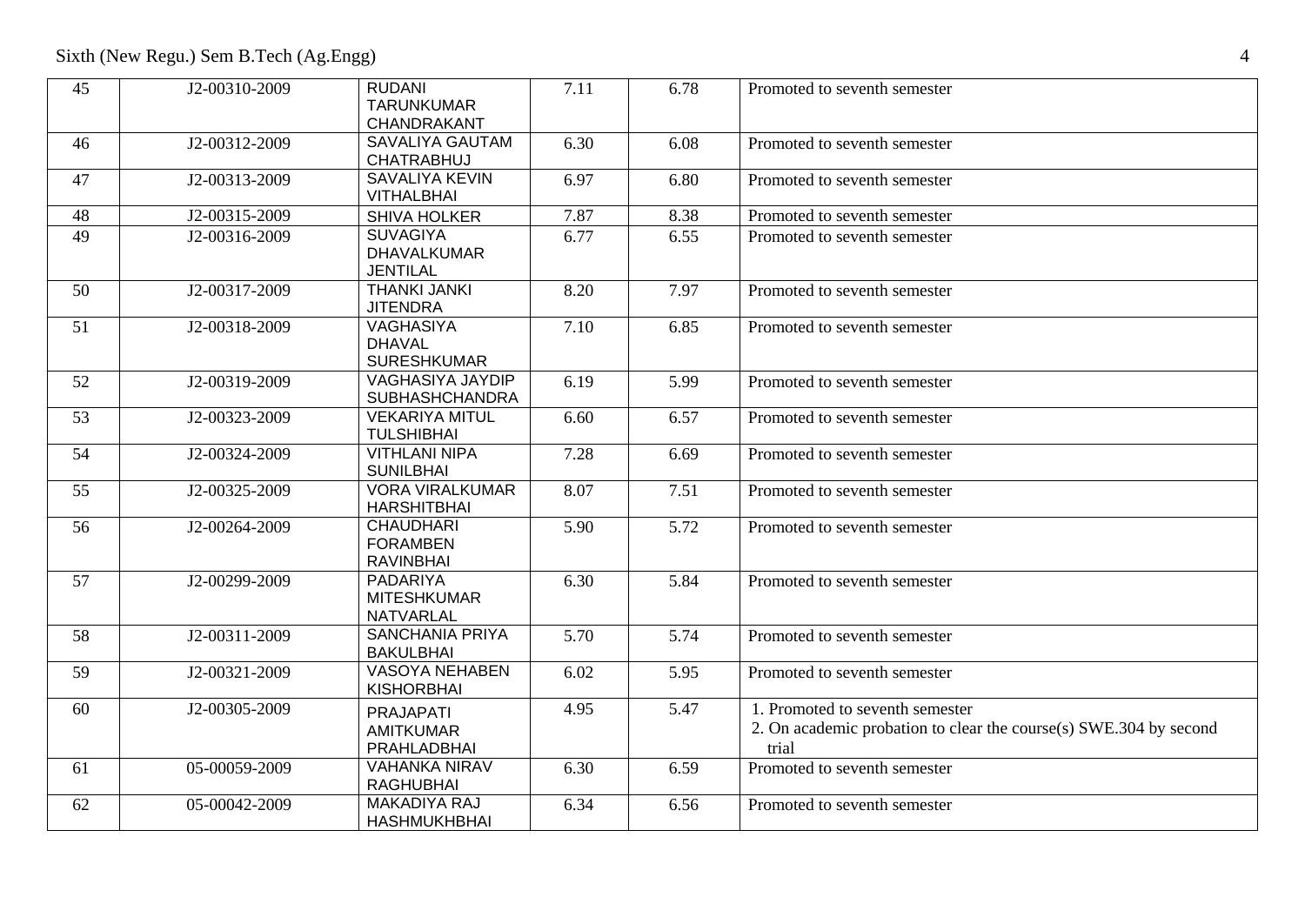Sixth (New Regu.) Sem B.Tech (Ag.Engg) 5

| 63 | J2-00206-2008 | <b>GAJERA</b><br><b>BRIJESHKUMAR</b><br><b>MANSUKHBHAI</b>   | 6.00 | 6.01 | Promoted to seventh semester                                                                                                                                                                           |
|----|---------------|--------------------------------------------------------------|------|------|--------------------------------------------------------------------------------------------------------------------------------------------------------------------------------------------------------|
| 64 | J2-00226-2008 | <b>NALIYAPARA</b><br><b>HARDIKKUMAR</b><br><b>BALVANTRAI</b> | 5.80 | 5.94 | Promoted to seventh semester                                                                                                                                                                           |
| 65 | J2-00241-2008 | <b>SANGHANI</b><br><b>ASHISHKUMAR</b><br><b>KESHUBHAI</b>    | 5.17 | 5.61 | 1. Promoted to seventh semester<br>2. On academic probation to clear the course(s) SWE.304 by second<br>trial                                                                                          |
| 66 | J2-00243-2008 | <b>SHUKLA</b><br>KRIPANARAYAN<br><b>SURENDRABHAI</b>         | 7.27 | 6.68 | Promoted to seventh semester                                                                                                                                                                           |
| 67 | J2-00246-2008 | TADVI PANKAJBHAI<br><b>NAGINBHAI</b>                         | 6.10 | 5.84 | Promoted to seventh semester                                                                                                                                                                           |
| 68 | J2-00252-2008 | <b>VIRANI</b><br><b>HARDIKKUMAR</b><br><b>KANTILAL</b>       | 6.52 | 6.01 | Promoted to seventh semester                                                                                                                                                                           |
| 69 | J2-00201-2008 | <b>DHARSENDA</b><br><b>TRUSHAL LILADHAR</b>                  | 7.87 | 7.21 | Promoted to seventh semester                                                                                                                                                                           |
| 70 | J2-00229-2008 | PARMAR DIPSINH<br><b>MERAMANBHAI</b>                         | 6.91 | 6.73 | Promoted to seventh semester                                                                                                                                                                           |
| 71 | J2-00245-2008 | <b>SOLANKI</b><br>SANJAYKUMAR<br><b>KARABHAI</b>             | 5.79 | 6.01 | Promoted to seventh semester                                                                                                                                                                           |
| 72 | J2-00217-2008 | <b>KATARIA NEEL</b><br><b>PRAKASH</b>                        | 5.64 | 5.56 | 1. Not promoted to seventh semester<br>2. On academic probation to clear the course(s) SWE.304 by second<br>trial<br>3. He has also to clear the course(s) FMP.305 of fifth semester by third<br>trial |

No. JAU / REG / EXAM / T-3 / 5563-65 /2012 **REGISTRAR** Date: 03/09/2012.

- 1. The Principal, College of Agril. Engg. & Tech., JAU, Junagadh (5 copies).
- 2. The Director of Students' Welfare, JAU, Junagadh.
- 3. Table- 4 of this branch